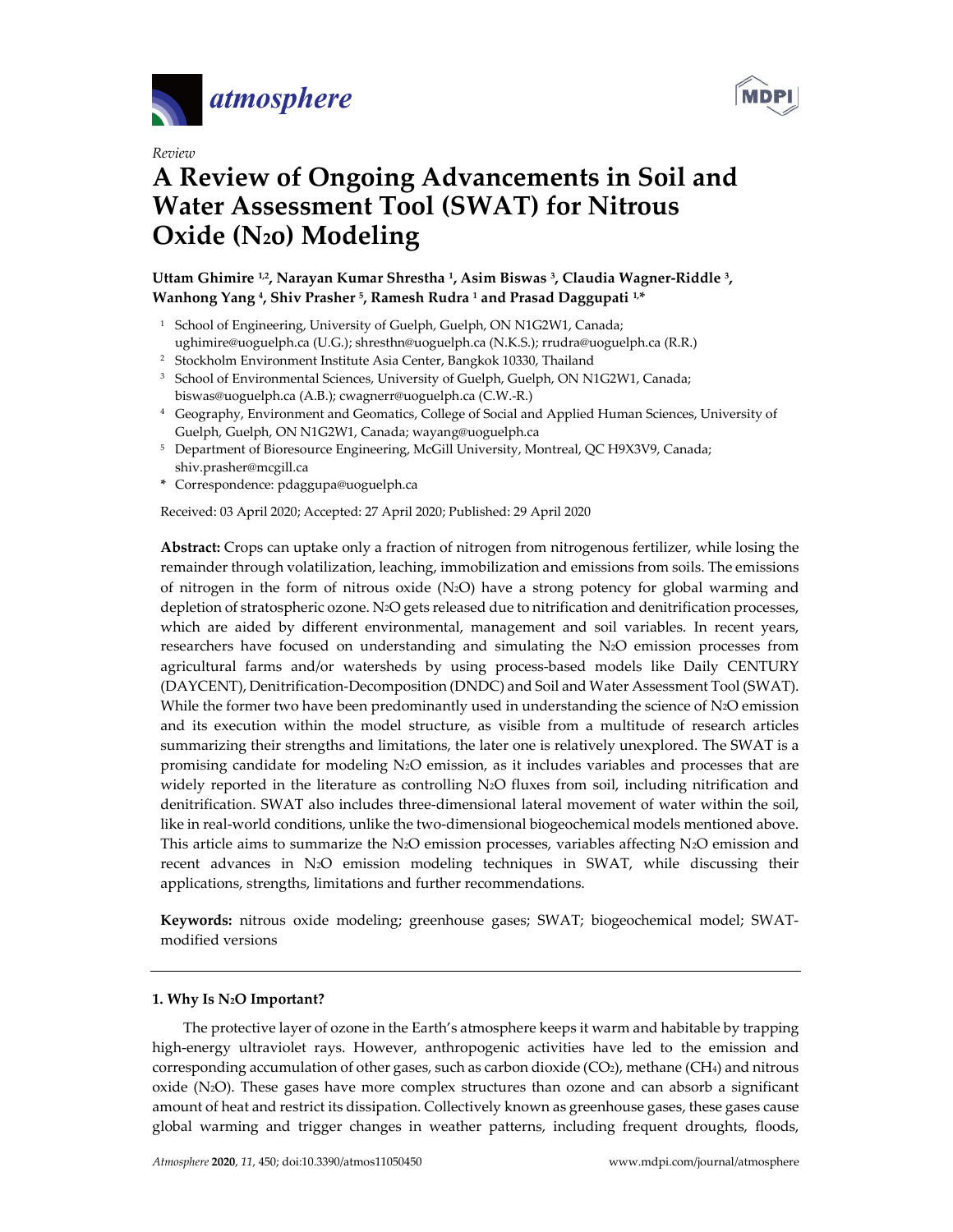melting of polar ice caps, increasing food insecurity and spreading diseases [1]. Thus, there is a need to understand how these greenhouse gases can be minimized so that earth as we know it stays habitable, with favorable conditions. Even though  $CH_4$  and  $N_2O$  are present in relatively smaller quantities (2–6 order of magnitude lower) than CO2, their infrared radiation absorption capacities are 25 and 300 times higher [2]. The long atmospheric residence time of N2O is also associated with the depletion of ozone in the stratosphere. Neubauer and Megonigal [3] reported that the removal of N2O from the atmosphere via photolysis takes around 121 years. A multi-model simulation suggested that, with each increase in N2O in stratosphere, ozone gets depleted 5–10 times , leaving the earth vulnerable to harmful radiative forcing [4]. This highlights an imminent need of understanding N2O emission processes.

#### **2. Sources and Sinks of N2O**

N2O gas is a natural byproduct of the nitrogen cycle, which is one of the most important biogeochemical cycles in the world. The nitrogen cycle starts with the fixation of dinitrogen  $(N_2)$  gas, which comprises 78% of our atmosphere, into ammonia (NH<sub>3</sub>) and ammonium (NH<sub>4<sup>+</sup></sub>) in the lithosphere [5]. The conversion of nitrogen into other forms can be mediated by microbes [6], leguminous crops [7] and/or natural processes like lightning [8]. A synthetic fixation is also possible through the Haber–Bosch process, which has established its dominance over the natural fixation [9– 11]. However, the majority of plants and autotrophs cannot use the abovementioned forms of nitrogen directly for their basic processes. They can uptake nitrogen as nitrates ( $NO<sub>3</sub>$ ), which are rather unstable and easily susceptible to drainage and leaching [12].

The oxidation process under favorable conditions can convert NH<sub>3</sub> and NH<sub>4</sub>+ into nitrites (NO<sub>2</sub>) and finally into nitrates (NO $_{3}$ ), a process which is known as nitrification. The conversion process is facilitated by chemoautotrophic bacteria (e.g., *Nitrosomonas*, *Nitrosospira* and *Nitrosolobus* [13]) under favorable environmental conditions, including sufficient aeration (e.g., Jamieson et al. [14] showed 93% removal of ammonia via nitrification when aeration was introduced in a soil system, compared to 50% removal efficiency in non-aerated conditions),  $NH<sub>4</sub>$  concentrations, soil temperature (nitrification is reported to be at maximum around 20–25 °C [15]), suitable pH levels (nitrification is reported to linearly increase with soil pH ranging from 4.9 to 7.2 [16])) and others. Intermediate products like hydroxylamine (NH2OH), nitric oxide (NO) and nitrous oxide (N2O) also form during the nitrification process  $[17,18]$ . A direct contribution of N<sub>2</sub>O may also come from oxidation of NH2OH, known as "nitrifier denitrification" [19], or an indirect production which may arise from transported nitrogen via volatilization, deposition, leaching and runoff [6]. These gases, in the form of NO and N2O, are released back to the atmosphere and are a potent source of global warming.

N2O and NO are also released during the denitrification process of a nitrogen cycle when unstable  $NO<sub>3</sub>$  and  $NO<sub>2</sub>$  convert to more stable dinitrogen [20]. During this reductive process of denitrification, a certain fraction of gases is also released in the form of  $N_2O$ . This process is also facilitated by facultative microbes (denitrifiers, e.g., *Pseudomonas*, *Alcaligenes* and others [21]), which can reduce  $NO<sub>3</sub>$  and  $NO<sub>2</sub>$  to  $N<sub>2</sub>O$  and  $N<sub>2</sub>$  under anaerobic conditions, abundant soil nitrates, soil organic content (SOC), higher soil temperatures, neutral to slightly basic soil pH (pH above 7 leads to higher N<sub>2</sub>:N<sub>2</sub>O ratio [22]) and higher water-filled pore spaces (WFPS) (WFPS more than 60% [23]).

The dominant source of N2O emission may be either nitrification or denitrification, depending on the soil properties, including water-filled pore spaces (e.g., during 35%–60%, nitrification dominates, while above 60%, denitrification is a major source of N2O flux [23]), oxygen concentration, nitrogen and residue (as carbon source) availability and others [24,25].

Unlike sources, sinks (where  $N_2O$  is converted to other products that are less harmful and thus has a negative effect on radiative forcing) are not straightforward for N<sub>2</sub>O. In the atmosphere, N<sub>2</sub>O may be removed by photolysis with ultraviolet light [3], but it takes a very long time. However, N2O reduction strategies could be adopted following schemes proposed by Schlesinger [26] and Bakken and Frostegård [27]. The scheme includes minimization of  $N_2O:N_2$  product ratio,  $N_2O:N_2$  ratio of denitrification and anammox (anaerobic ammonium oxidation),  $N_2O:NO_3$  ratio of nitrification, and N2O:NH4+ ratio of dissimilatory nitrate reduction to ammonia in systems like agricultural soils,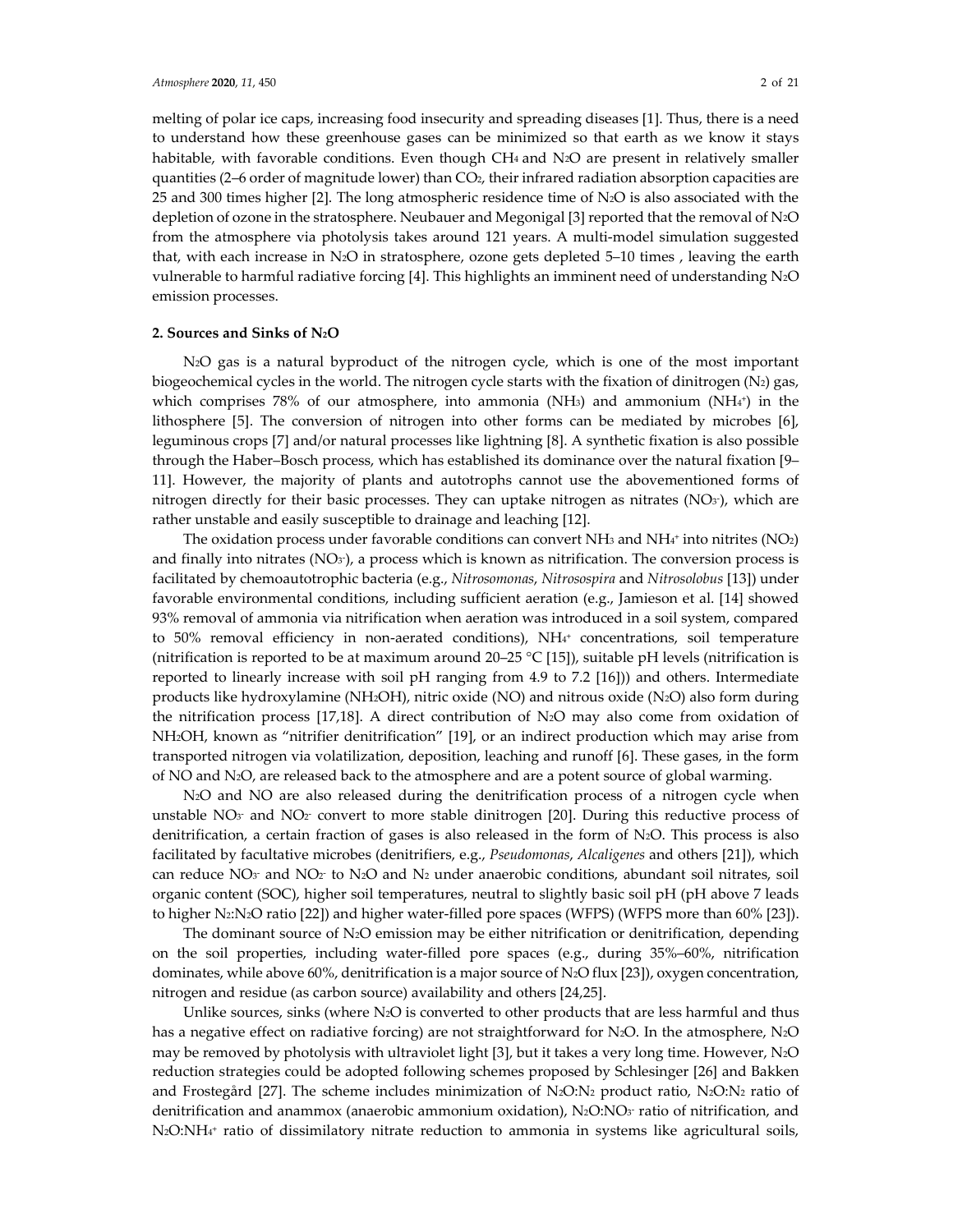managed wetlands and wastewater treatment plants. A simple N-cycle showing sinks and sources of N2O based on above discussions is adapted from Lehnert et al. [28] and is presented in Figure 1.



**Figure 1.** Sinks and sources of N2O in the N-cycle (source: Lehnert et al. [28].

While N<sub>2</sub>O emissions may arise from different systems, like riverine, livestock rearing and even commercial products, the focus of this article is on agricultural emissions, since they account for most of the anthropogenic emissions (around 67%–80%), as reported by Wrage et al. [29] and Ussiri and Lal [30].

## **3. N2O Controlling Factors**

In this study, factors affecting agricultural N2O emissions are divided into three groups: environment-related, crop-related and management-related.

## *3.1. Environmental Factors*

#### 3.1.1. Weather

N2O emissions from arable lands are dependent on weather variables like rainfall [31] and temperature [32] and vary with seasonal [33] and weather patterns [34]. The effect of weather variables is already significant, and when compounded with other variables, like crop type, residue and management, N2O emissions are significantly altered [31]. High rainfall can lead to high soil moisture and favor denitrification conditions, and this can lead to high N2O emissions. Thus, rainfall events can trigger pulse N2O emissions. Moreover, seasonal characteristics may enhance the impact of rainfall-induced emissions [35]. Pulse N2O emission may be defined as value(s) greater than twice the standard deviation of the moving average (emissions with 90-day moving window) and is neighbored by at least one similar other value [36]. Such pulses may be few in number (not to be confused with outliers), but contribute a significant amount (20%–80%) of the total emission [36]. Air temperatures also impact seasonal N2O emission patterns, especially due to increased microbial activities during nitrification and denitrification [37]. Hot–humid seasons have been attributed with higher emissions than cold–dry season for different land use in China [33]. Weather patterns have also been found to correlate with temporal variability of N2O emissions driven by nitrogen mineralization rates in different counties in the USA [34].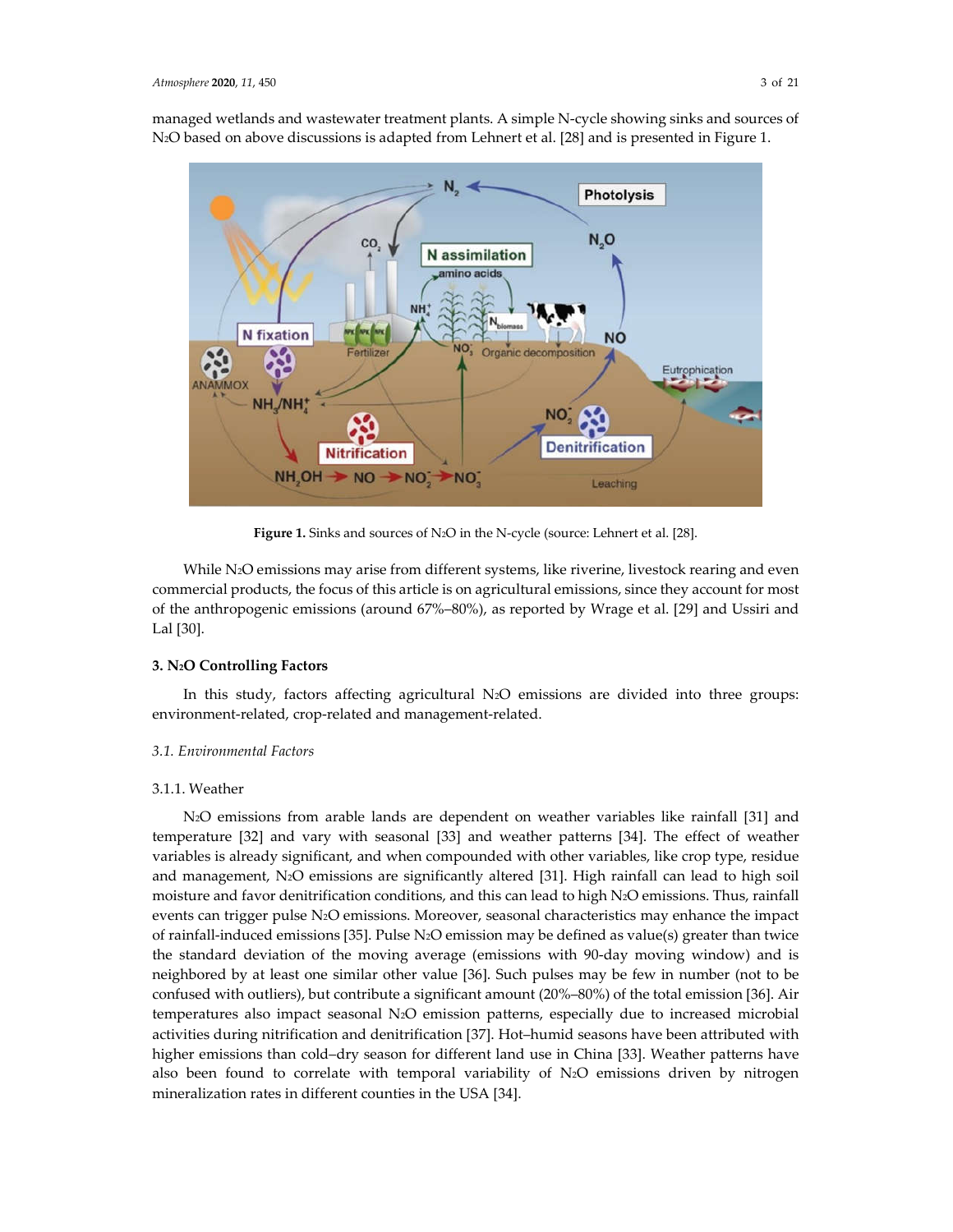## 3.1.2. Freeze–Thaw Cycles

In high-altitude or -latitude regions, freezing and thawing of soil is a seasonal process and affects the vertical and horizontal movement of moisture and nutrients. Soils with higher water content are prone to freezing than soils with lower water, even at same temperature [38]. The freezing-andthawing processes are known to alter soil's physical properties, microbial biomass and nutrient distribution, along with causing a general increase in denitrification upon thawing [39]. The alternate freezing and thawing of soils in cold climatic regions also leads to pulse N2O emissions [40]. This enhanced release could be due to the physical release of trapped N2O from underneath the frozen layers or due to the immediate production at the onset of thaw from increased biological activity. Failure to account for the contribution of N<sub>2</sub>O from freeze–thaw cycle is expected to underestimate global agricultural N2O emissions by 17%–28% [41].

#### *3.2. Land- and Crop-Management Factors*

Land uses have impacts on N2O emission patterns [33]. For agricultural lands, vegetable lands were reported to have higher emissions than orchards and uplands (having crops like corn, peanut, sweet potato, and chestnut interplanted with *Camellia sinensis* and rapeseeds) [33]. Emissions from grasslands may be higher than that from arable soils [42]. However, such emissions may not increase significantly, compared to their arable counterparts, under increasing water-filled pore spaces. The emissions may even diminish with increasing water-filled pore spaces for restored lands, such as prairie lands [35]. The higher emissions of N2O from grasslands are reported by Schaufler et al. [43] compared to croplands, forests and wetlands because of the presence of high soil microbial activity stimulated by higher carbon and nitrogen contents. Vilain et al. [44] reported that riparian buffers, followed by grassland had higher N<sub>2</sub>O-emission potential than forests. Even for the same land use, the fluxes may differ, depending on their previous land-use history [45]. Katulanda [46] discussed the effect of legacy land use and how they affect the microbial communities and regulate nitrogen cycle, even after a long time. Studies have also shown that animal grazing could accelerate  $N_2O$ emission [47,48].

Similarly, different crop-management practices can alter biogeochemical cycles, the understanding of which is crucial for greenhouse-gas-emission modeling. A meta-analysis by Mei et al. [49], based on 40 peer-reviewed publications, suggested that N2O fluxes are more affected by cropmanagement practices than the soil properties.

#### 3.2.1. Tillage

Tillage changes the soil structure and redistributes soil minerals and is thus expected to impact GHG processes. No-till and reduced tillage (both are subsets of conservation tillage) have been reported to yield higher N2O fluxes from agricultural lands compared to conventional tillage [50,51]. Though conservation tillage has been considered to be a potential mitigation option for  $CO<sub>2</sub>$ emissions due to the enhanced soil carbon sequestration, it is likely to increase N2O emissions compared to the conventional tillage [49] and thus limits its benefits. This may be due to the better aeration and diffusivity of gases in case of conventional tillage, compared to best management practices, like no-till and the cumulative impact of residue accumulation. Kessel et al. [50] reported that the effects of tillage were more complicated based on a meta-analysis of 239 comparative studies. On average, there was no significant variation in  $N_2O$  fluxes between conservation and conventional tillage [52]. They also reported that, in dry climates, conservation tillage increased  $N_2O$  fluxes significantly (57%) when practiced for less than 10 years but decreased significantly (27%) afterward. N2O fluxes were also reported as being high in soils with perennial crops, compared to those with annual crops, possibly because of the minimum requirement of tillage [53].

## 3.2.2. Fertilizers

Nitrogenous fertilizers are often reported as the single best predictor and proxy of N2O fluxes from agricultural soils [54,55] and have a positive relationship [33]. Shcherbak et al. [54] also reported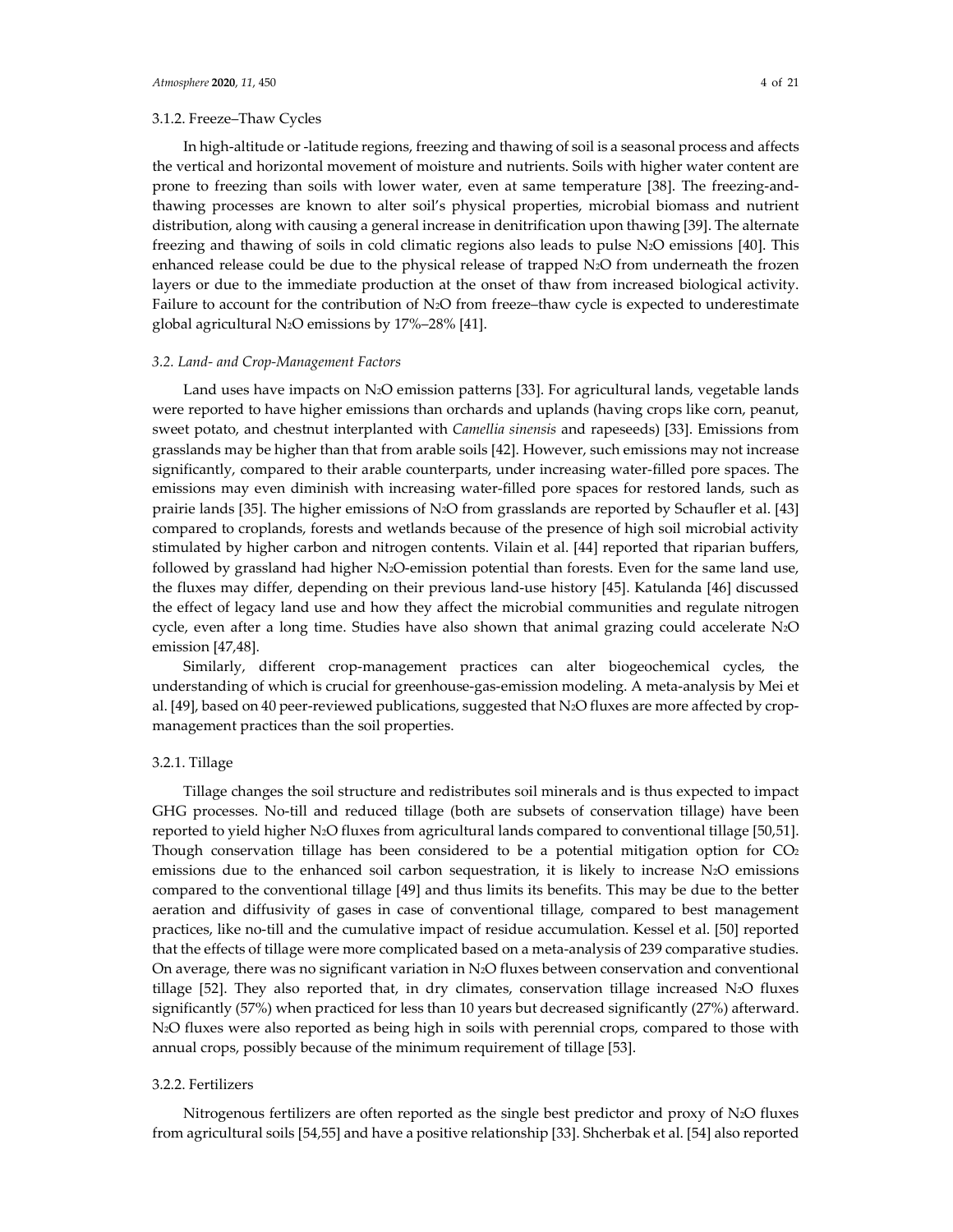that the response of N2O to increasing nitrogen fertilizer use is not linear as IPCC suggested, but an exponential one. Whenever nitrogen fertilizer application exceed crop requirement, the emissions of N2O were significant [54]. Fertilizers enrich the arable lands with ammonium and nitrates, which are eventually taken by plants and/or leached, washed off or lost as gases [56]. They regulate farm processes and increase crop yields. However, their introduction into the nitrogen cycle increases N2O fluxes, especially during wet seasons [57]. These increased emissions are short-lived and have been found to drop back to normal levels within 2–6 days, depending on a number of factors [58,59]. Moreover, N<sub>2</sub>O emissions from nitrate-based fertilizer are reported to be significantly higher than those from ammonium-based fertilizer, under wet conditions [60]. The application technique and depth of fertilizer-N application are also reported to alter the N2O fluxes [52]. Enhanced nitrogen fertilizers, which are formulated to reduce nitrogenous losses to the environment by preventing NH3 volatilization and by inhibiting urease activity and nitrification, can reduce nitrification/denitrification losses and thus the N2O emissions from agricultural systems [61,62]. Improvement in fertilizer application and management techniques have been known to reduce the annual nitrogen fertilization rates, irrigation requirement and increase the crop production with significant decrease in N2O emissions [33]. Practices such as split fertilizer application and the use of the recommended fertilizer dose can significantly (20%) reduce N<sub>2</sub>O emission [63].

## 3.2.3. Residues

Residue incorporation increases greenhouse gases' fluxes from arable lands. Long-term incorporation of residues are known to significantly increase such fluxes [64]. Likewise, management of residues, like stover removal, reduces the N2O emission [61,64]. Leaving leguminous-crop residues in fields contributes excess nitrogen and leads to higher emissions than the grass residues [65]. Introducing biochar, however, may decrease such fluxes, without decreasing the yields [66].

## 3.2.4. Cover Crops

Cover crops are planted for their several inherent environmental benefits [67]. However, their reported effects on N2O emissions are ambiguous, with 60% of studies indicating an increase, and remaining studies indicating a decrease [68]. Crops which can fix nitrogen (leguminous crops) are likely to increase such fluxes more than other crops [54]. Cover crops may benefit by up-taking soil nitrates, but they might add more mineralizable carbon and could emit more N2O [69]. The presence of leguminous residue is likely to increase N2O emissions from the nitrification, compared to denitrification, process [24].

#### *3.3. Soil Characteristics*

#### 3.3.1. Soil Type

Soil type not only affects the magnitudes of emissions, but also their patterns. For example, clay soil has been reported to have higher N2O fluxes compared to sandy clay loam and loess for the same moisture content in several studies, which is due to the higher soil organic carbon and mineral levels in clay soils [53,70]. Similarly, Xiong et al. [70], reported higher N2O emissions in clay soils during non-flooding to flooding period and in loess soil during flooding to non-flooding period. In general, however, soils with finer texture are reported to have higher N2O emissions than the coarser ones, as they retain higher soil moisture, are more compact in nature and have localized high microbial activity [71,72].

#### 3.3.2. Soil Temperature

Several studies have described the relationship of  $N_2O$  emissions and soil temperature as exponential [73]. N2O emissions are widely known to increase with increasing soil temperature, with peak values around 20–35 °C (Parton et al., 2001). However, these peak temperature values may vary from region to region, based on their climatology and adaptability of micro-organisms, along with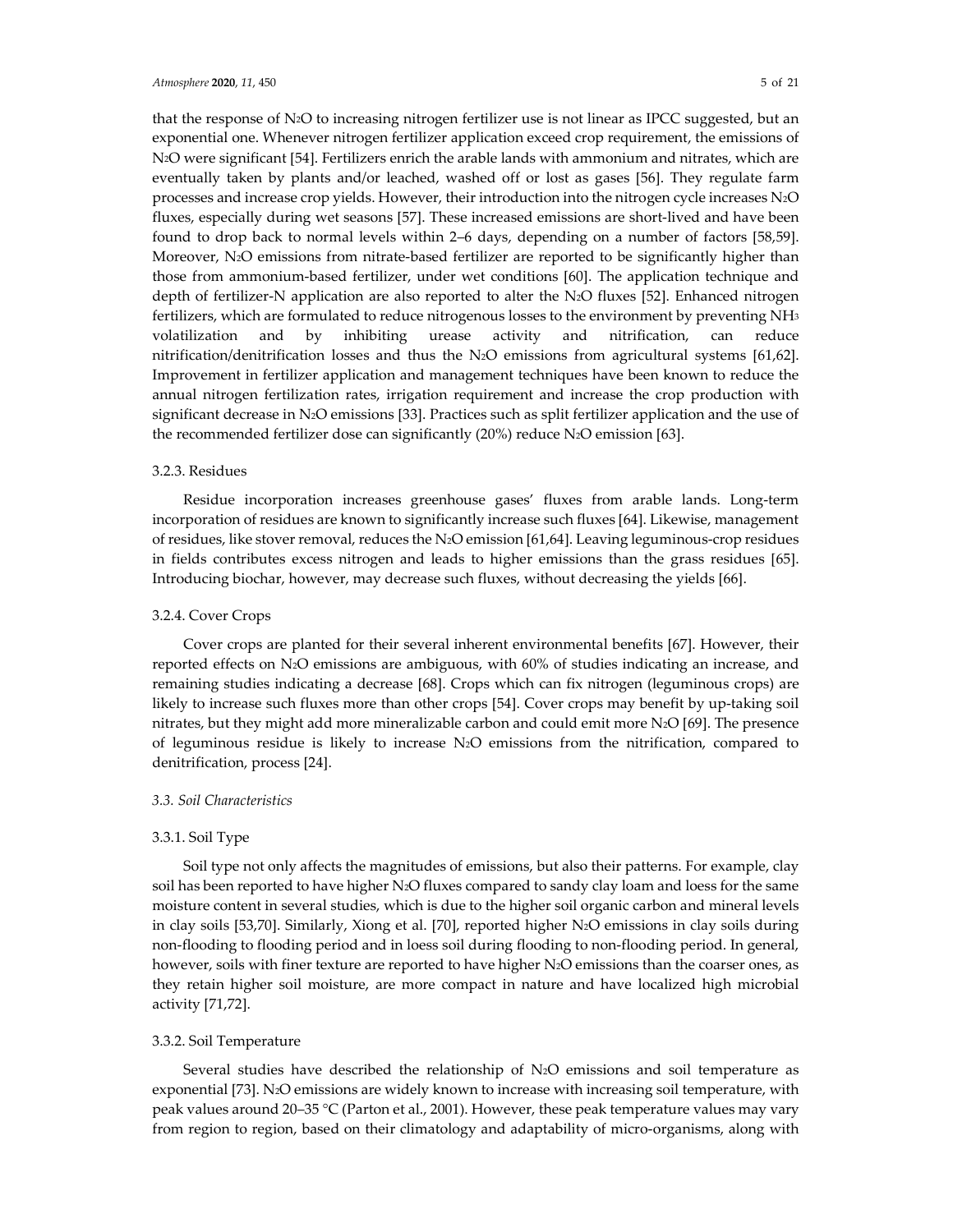the presence of other organisms, like earthworms [74,75]. For example, N2O fluxes were negligible from soils when temperature dropped below 5 °C, started to increase till it reached 20 °C and decreased again with increasing temperature in Hungarian loess soil [76].

#### 3.3.3. Water-Filled Pore Spaces

Water-filled pore space (WFPS) is another key factor controlling N<sub>2</sub>O fluxes from agricultural soils. Microbiological denitrification is reported to occur when WFPS is in the range of 65%–80%, generally following intense rainfall events [65,77–79]. N2O is found to be positively correlated with soil moisture [43], and its previous legacies (historical land use) [78]. For different soils, the range of optimal WFPS for maximum N2O production is also different.

#### 3.3.4. Compaction

Compact soil means less aeration, which alters gas diffusivity and increases  $N_2O$  fluxes from favorable denitrification conditions [80]. For example, Tullberg et al. [81] reported double emission from a trafficked soil compared to non-trafficked one. Ball et al. [82] explained how trampling of urine rich fields reduced air permeability and pore continuity, without changing the bulk density, increased cumulative N2O emissions significantly. Ball et al. [82] also explained how the trampling did not impact the performance of inhibitors and was successful in decreasing N2O fluxes when used. Implementation of biochar is reported to alleviate the impacts of soil compaction on crop growth and mitigate N2O fluxes [83].

#### 3.3.5. Carbon and Nitrogen

Increasing soil organic carbon (SOC) content is reported to increase N2O fluxes differently for different soil types [71]. The N2O emissions were reported minimal when the mineral nitrogen in the top soil layer (0–15 cm) was less than 20 mg N/kg in Canadian soils [84]. N2O emissions also showed a significantly positive correlation with mineral nitrogen present in sugarcane fields in Australia [85]. The ratio of carbon content to the nitrogen content available in soil has also been identified as an efficient index to estimate N2O emissions, when cover crops are used [65]. The soils with low C:N ratio and high N content can accelerate N mineralization and, thus, higher N2O emissions, while the soils with reverse characteristics can have less impact on emissions [86].

#### 3.3.6. The pH

The pH controls N2O emissions by affecting different enzyme activities [87]. For example, Liu et al. [88] reported low fluxes at neutral to basic pH for most of the soils. Wagena et al. [89] also reported that, although total denitrification increased, the total emissions reduced by 70%–74% at a soil pH of 8 compared to a pH of 6.5 when N2O fluxes were simulated in the USA. Similarly, pH values in the range of 4–8 are expected to increase the N2O:N2 ratio. At a pH value below 4, denitrification gets inhibited [88].

While all these factors are responsible for N<sub>2</sub>O emission, the interaction among them to supply readily available substrates of nitrogen is also equally important, if not more.

#### **4. Capability of Process-Based Models for N2O Emission Modeling**

Theoretically, any model capable of simulating a nitrogen cycle may be used to estimate nitrate  $(NO<sub>3</sub>)$  leaching, nitrous oxide  $(N<sub>2</sub>O)$  emissions and ammonia  $(NH<sub>3</sub>)$  volatilization [90]. Denitrification-Decomposition (DNDC [91]), CENTURY [92], daily CENTURY (DAYCENT [93]), modified Nitrate Leaching and Economic Analysis Package (NLEAP [94]), Expert-N [95], ecosys [96] and root zone water quality model (RZWMQ [97]) are some of the process-based models that are capable of estimating N2O emissions and have been extensively tested in agricultural systems. However, modelers agree that modeling such fluxes from soil is quite vexing due to the interaction of different biotic and abiotic factors and processes (e.g., nitrification and denitrification), many of which are still not fully understood [98]. Chen et al. [99] reviewed multiple laboratories' field-,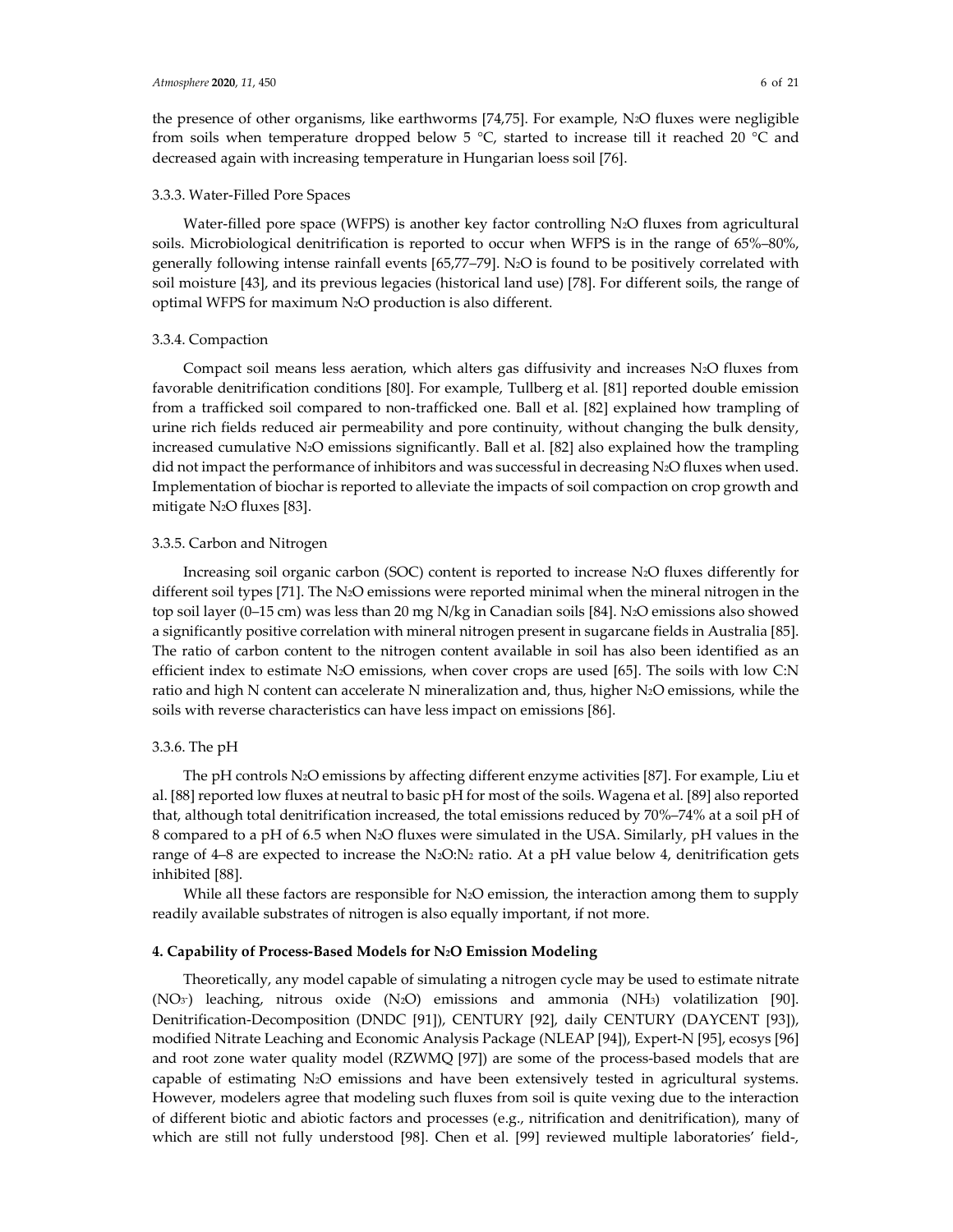regional- and global-scale N2O emission models and reported that, while all models have their own unique limitation and strengths, the majority of modelers prefer robust field-scale models that can be upscaled. The primary challenges in efficient N2O modeling, as discussed by Chen et al. [99], included uncertainties arising from limited temporal resolution of experimental data, identification of N2O contribution from nitrification and denitrification processes, partition of  $N_2O:N_2$  during denitrification, development of N2O emissions from chemo- and nitrifier-denitrification and analysis of N2O diffusion from depth and profile of soil and have been repeatedly raised by successive studies including Zhang et al. [100], Regaert et al. [101] and Gaillard et al. [102], among many others.

Since N<sub>2</sub>O fluxes are affected by several factors and their interaction components, a processbased model that can incorporate all of these components is needed for realistic simulations. The model should have robust components of hydrology, nutrient management, crop, land use and management practices, to include all possible facets of N2O emission. Ehrhardt et al. [103] assessed the ability of 24 process-based biogeochemical models for N2O emission modeling from wheat, rice, corn and temperate grasslands for blind, partial- and full-calibration scenarios and reported that, even with full calibration, the errors in N2O emissions did not reduce significantly, compared to blind or partial scenarios. Furthermore, most of the aforementioned models and those used by Ehrhardt et al. [103], in principle, consider only the vertical transfer of hydrologically driven nutrient transport, while lateral transfer of nutrient is important in watershed scale [104]. Among few potential models, the Soil and Water Assessment Tool (SWAT) [105] is becoming increasingly popular among ecological modelers, to estimate N2O emissions at the watershed scale.

#### **5. Introduction to SWAT**

SWAT is a process-based, continuous hydrological model which was initially developed to assist management of water-resources system and non-point sources of pollution in large river basins [106]. Over the years, it has been extensively tested in multiple river basins across the globe and has been reported to replicate their quantitative and qualitative aspects satisfactorily [107,108]. A brief history of SWAT development can be found in Williams et al. [109]. The advances in SWAT modeling since the last decade include development of user-friendly GIS interface; inclusion and assessment of potential impacts of sediment loading, nutrients and best management practices; ponding and wetlands; climate change; water-resources management; and groundwater and biogeochemical cycles [105,110–115].

Among different biogeochemical cycles included in SWAT, the nitrogen cycle (N-cycle) module is the one responsible for  $N_2O$  emissions. A typical model layout of SWAT simulating the N-cycle and N2O emission is presented in Figure 2.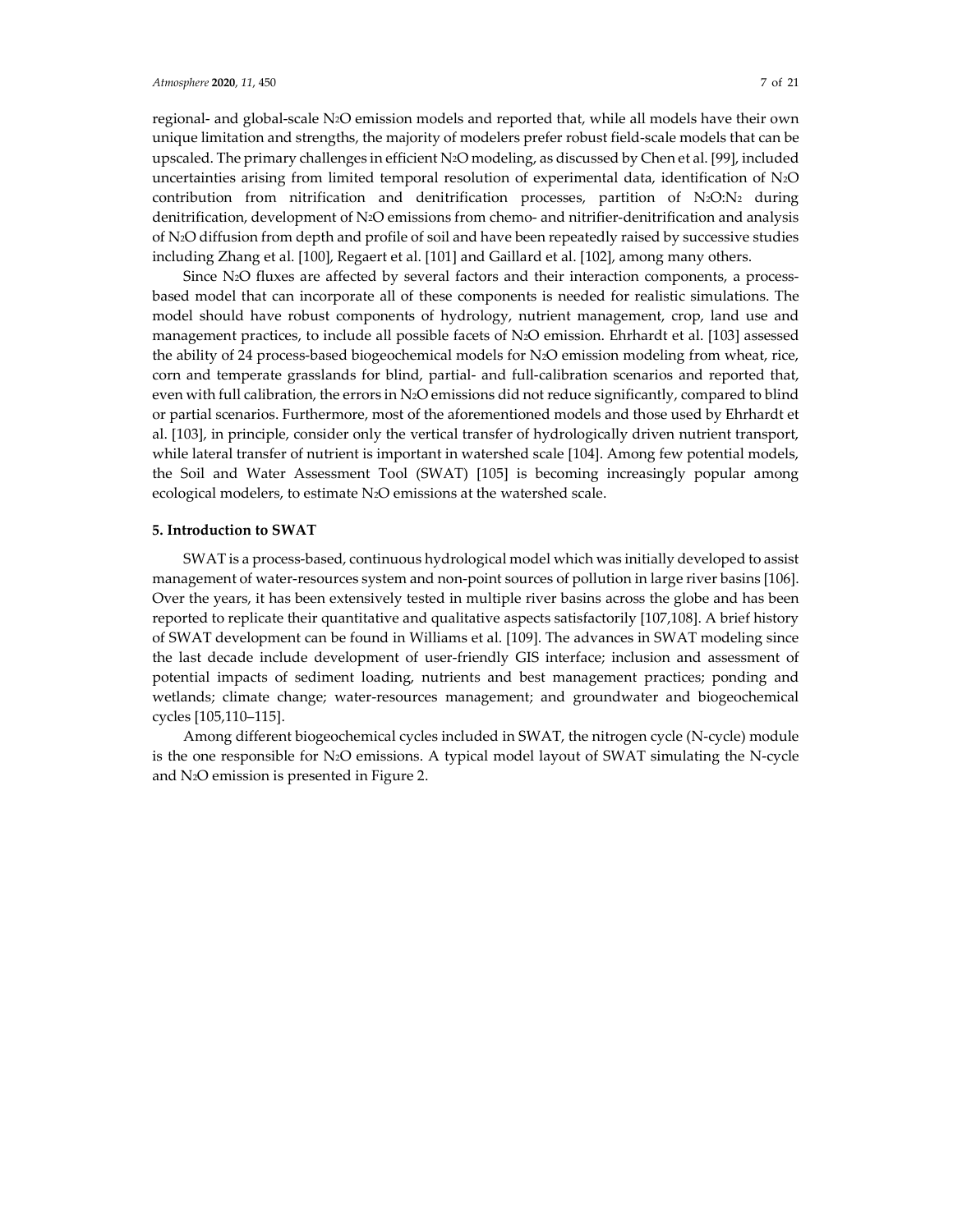

**Figure 2.** Soil N-cycle in SWAT and the associated N2O emissions.

The details on how SWAT conceptualizes nitrogen cycle can be referred from the Supplementary Materials section of this article. It can also be referred from theoretical documentation of SWAT [114]. As such, the most recent version of SWAT (SWAT2012 rev. 670) incorporates nitrification and denitrification components in its N-cycle but does not explicitly quantify the N2O emission during the processes. Gramig et al. [116] reported that, until 2012, none of the hydrological models including SWAT could simulate biogeochemical cycles. Thus, various researchers have developed or integrated several N2O simulation modules in SWAT, for different regions, in the recent years.

## **6. Advancements of SWAT in Simulating N2O Emissions**

The updates of N2O emission modules in SWAT are categorized into coupler, semi-empirical, empirical and process-based revisions. Coupler revisions include integration (simultaneous) of SWAT with another biogeochemical model, using an independent platform like OpenMI. The outputs of one are used as input for the other model, to derive final integrated outputs. Semiempirical revision means inclusion of established semi-empirical equations of nitrification and denitrification within SWAT. Empirical revisions mean inclusion of an empirical equation within SWAT, which is specific to an area or a region and does not explicitly split nitrification and denitrification schemes. These equations give cumulative N2O emissions, using different SWAT variables. Process-based revision means the inclusion of a detailed oxidation-reduction-potential model, which quantifies emission of N2O under different states in SWAT. A brief development history of such revisions is presented in Figure 3 and subsequently explained in the sections below.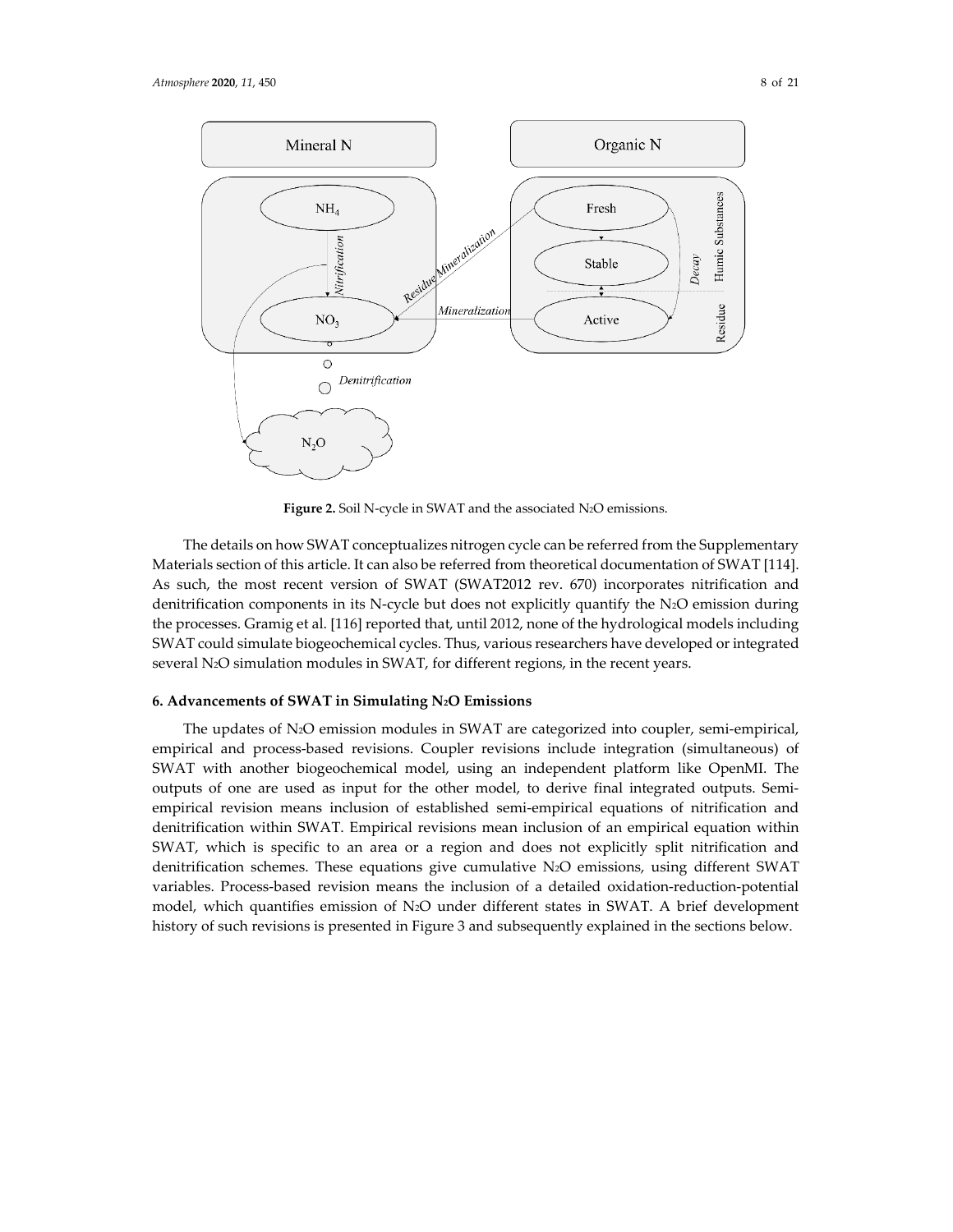

**Figure 3.** Development history of N2O emission modules with SWAT.

There have been several modifications made to the SWAT hydrological model, as reported by several researchers, since its development in 1998. However, Figure 3 shows the timeline of the first version of SWAT and not its revisions. Moreover, the application of the N2O emission models using the modified SWAT models are also not reported. It only reports the development and modification of SWAT for N2O emission modeling. Moreover, the year attributed to the development is the year when the corresponding research article was accepted for publication in a peer-reviewed journal. It is distinctly visible that the developments have picked a rapid trend since 2016, with the majority of research being on semi-empirical revisions of SWAT.

## *6.1. Coupler Revisions*

The first framework to integrate SWAT and DAYCENT was developed by Reeling and Gramig [117] and included a genetic algorithm to analyze the optimal conservation practices, but the integration was not simultaneous (it used both models separately). The first-ever simultaneous N2O emission module in SWAT was added by Wu et al. [114], who developed DAYCENT input files for each hydrologic response unit (HRU) and drove DAYCENT automatically (coupler named SWAT– DayCent). SWAT was chosen as the base model to integrate DAYCENT because of its easy-to-setupand-use configuration and its availability of user interface for spatial analysis. There was no need of separate inputs for DAYCENT once the modeler developed a SWAT project for his region of interest. Specifically, the authors obtained SWAT HRU variables, like soil properties, site-specific properties, daily weather data, management data and other data. They then wrote them into input files for DAYCENT and used a loop to run DAYCENT at each unit and aggregated the output files. This allowed modelers to analyze the DAYCENT outputs at the same spatial details of the watershed, in addition to typical SWAT outputs.

The discrepancies in SWAT's original output structure at HRU and input data structure of DAYCENT were addressed in the coupler by adding input files on detailed soil structure and property information, long-term weather statistics, daily weather and land management information at the HRU level [114]. The authors discussed that the watershed delineation and configuration of HRU affected not only SWAT, but also the DAYCENT simulation results. The major biogeochemical outputs of SWAT–DayCent were net primary production (NPP), soil organic carbon (SOC), biomass, yield, soil respiration and N2O fluxes. These outputs were then aggregated with SWAT outputs, to provide comprehensive simulation results of hydrological and biogeochemical cycle modeling.

SWAT–DayCent was later used by Zhao et al. [118] in the semiarid upper Wei River Basin of China, where the authors used remotely sensed NPP values to calibrate the DAYCENT component.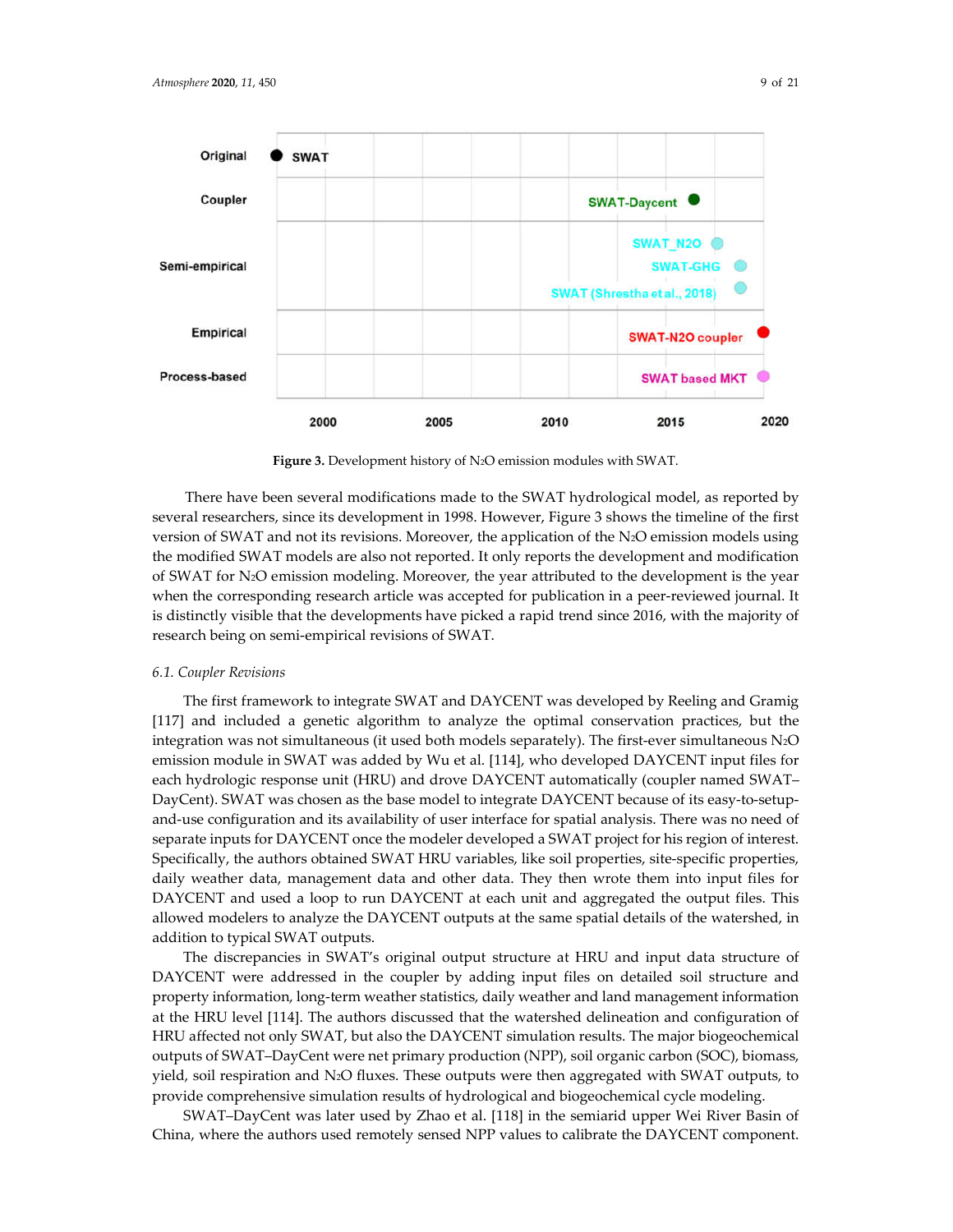Zhao et al. [118] identified "PRDX" (potential tree/grass/crop/aboveground production) as the sensitive parameter for SWAT–DayCent model. However, it is worthwhile to note that "PRDX" may be subjected to easy overfitting, while aiming the calibration of such models. Performance of the coupler was satisfactory in simulating hydro-biogeochemical cycles (annual  $R<sup>2</sup>$  values ranged from 0.36 to 0.63, and bias was less than 2%) in not only the Wei River, but also in the Jhinge River Basin of China (annual  $R^2$  value ranged from 0.25 to 0.83, and bias was less than 15%) [118,119]. Though N2O fluxes were not simulated and validated with the coupler in these studies, it showed the potential to satisfactorily estimate N2O fluxes from agricultural watersheds. With increasing availability and accessibility of open-access platforms like Open Modeling Interface (OpenMI), couplers like SWAT–DayCent can be implemented in full fledge [120].

## *6.2. Semi-Empirical Revisions*

Yang et al. [121] integrated N2O emission algorithm of DAYCENT (semi-empirical equations of Parton et al. [122]) with the nitrogen cycle of SWAT (modified version named SWAT–N2O) and tested the model for three agricultural systems with different management intensities in Southwestern Michigan, USA. The default parametrization of SWAT–N<sub>2</sub>O had satisfactory reproduction of N<sub>2</sub>O emission from corn, switchgrass and smooth brome grass sites, and the model performance was further improved when the parameters were calibrated. The equations used by SWAT–N2O for nitrification and denitrification N2O are presented below:

$$
N_{nit} = f_{moist} * f_{st} * f_{pH} * N_{nit\_max} + N_{nit\_base}
$$
\n
$$
(1)
$$

$$
f_{moist} = 1/(1 + 30 \cdot e^{(-9 \cdot \text{rel}_{wc}))}
$$
 (2)

$$
rel_{wc} = (SW/STH-SW_{min})/(FC/STH-SW_{min})
$$
\n(3)

$$
SW_{min} = WP/STH - SW_{del}
$$
\n(4)

$$
f_{st} = e^{\Lambda}((4.5^*(5^*ST/(-40))^{\Lambda})^*(5^*ST/(-40))^{\Lambda}4.5))/7)
$$
\n(5)

$$
f_{pH} = 0.56 + 1/\pi \cdot \text{atan}(\pi^* \cdot 0.45 \cdot (SPH - 5))
$$
\n<sup>(6)</sup>

$$
N_{\text{nit\_max}} = f_{\text{nit\_max}} * NH_4 \tag{7}
$$

where *Nnit* is the soil nitrification rate, estimated using maximum (*Nnit\_max*) and minimum (*Nnit\_base*) nitrification rates, maximum fraction of ammonia nitrified during nitrification (*fnit\_max*), soil water content (*SW*), temperature (*ST*), depth, pH (*SPH*), ammonium content (*NH4*) and moisture at wilting point (*WP*) and field capacity (*FC*), minimum soil water content (*SWmin*) and minimum volumetric soil water content below wilting point (*SWdel*).

N2O production from nitrification (*EN2O\_nit*) was specified as a fraction of nitrified ammonia as follows:

$$
E_{N2O\_nit} = f_{N2O\_to\_nit} * N_{nit} \tag{8}
$$

$$
f_{N2O\_to\_nit} = (adj_{wp}\text{-}adj_{FC})/(dDO_{wp}\text{-}dDO_{FC}) * (dDO_{sf}dDO_{wp}) + adj_{wp}
$$
\n
$$
(9)
$$

where, *f<sub>N2O\_to\_nit</sub>* = maximum ratio of N<sub>2</sub>O production to nitrified nitrogen at field capacity, minimum ratio of N2O production to nitrified ammonia at wilting point, normalized diffusivity of soil at field capacity and wilting points, and normalized diffusivity of the topsoil layer.

Similarly, Yang et al. [121] revised the denitrification algorithm in SWAT–N2O, following Parton et al. [122] and Del Grosso et al. [123]. N2O emissions from denitrification (*EN2O\_den*) were estimated as a function of denitrification rate (*Eden*), ratio of N2:N2O (*Rn2n2o*), CO2 effect on N2:N2O (*fRno3\_co2*), WFPS effect on N2:N2O (*fRwfps*), normalized soil diffusivity (*fDOfc*), soil nitrate content (*nppm*), soil carbon dioxide content (*co2ppm*), denitrified nitrogen (*Dtotflux*), effects of WFPS on denitrification (*fDwfps*), soil density (*ρsoil*), denitrification rate due to CO2 concentration (*fDco2*), denitrification rate due to soil nitrate (*fDno3*), minimum nitrate concentration in a soil layer for trace gas calculation (*min\_nit*), impacts of CO2 concentration on *fDwfps* (x-inflection) and soil respiration (*respc*), as presented in the equations below: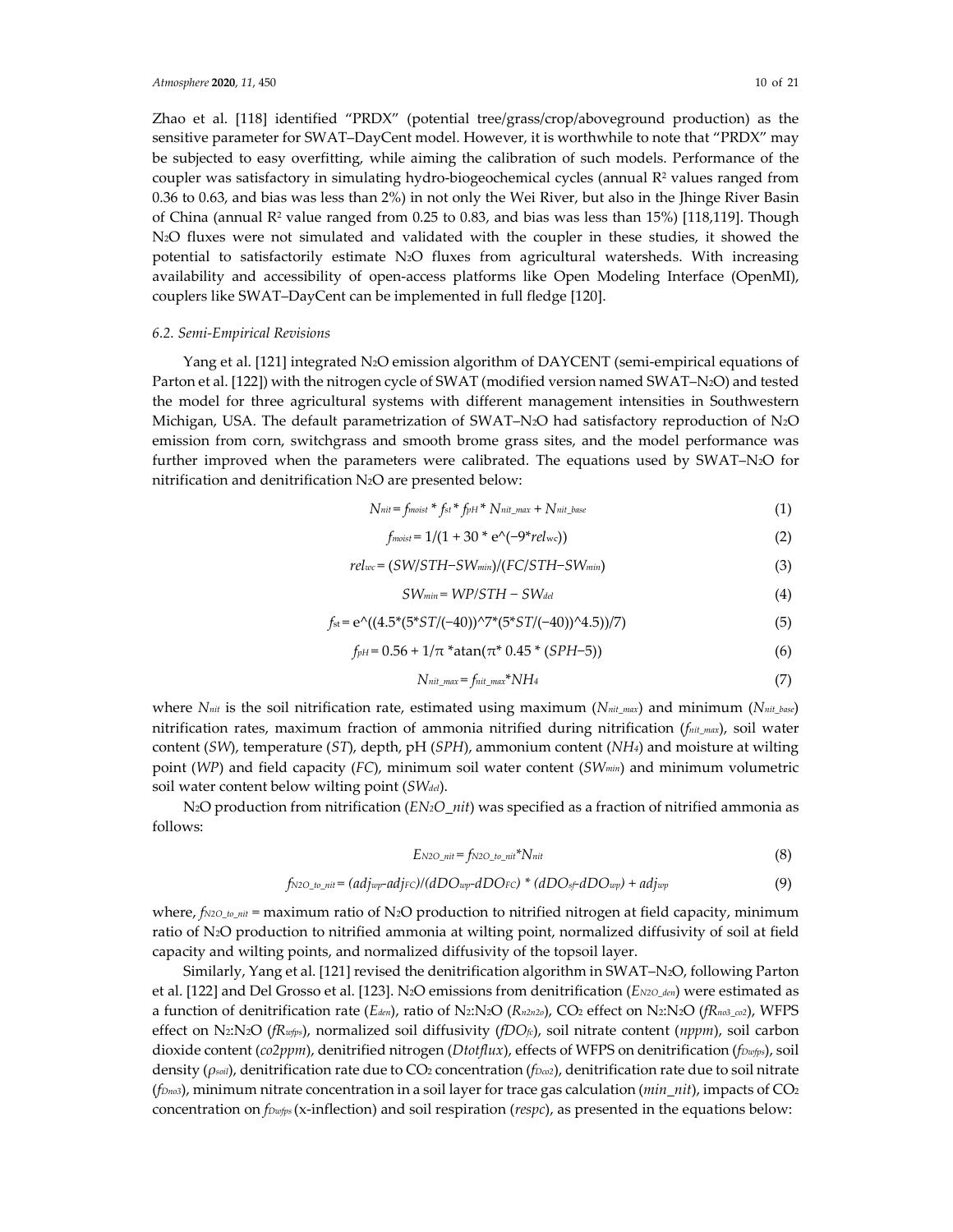$$
E_{N2O\_den} = E_{den}/(1 + R_{n2n2o})\tag{10}
$$

$$
R_{n2n2o} = fR_{no3-co2} * fR_{wfps}
$$
\n
$$
(11)
$$

$$
fR_{no3\text{-}co2} = (38.4 - 350 \cdot dDO_{fc}) \cdot e^{O(0.8 \cdot nppm/co2ppm)}
$$
(12)

$$
fR_{wfps} = 1.5*wfps - 0.32\tag{13}
$$

$$
E_{Nden} = Dtotflux * f_{Dwfps} * C_{unit} * \rho_{soil}
$$
\n(14)

$$
D\text{totflux} = \min(f_{\text{Dco2},f_{\text{Dno3}}}) \tag{15}
$$

$$
f_{Dco2} = 0.1 * (CO2_{correction})^{1.3} - min_{nit}
$$
 (16)

$$
f_{Dno3}=1.556+79.92/3.14*Arctan(3.14*0.0022*(nppm-9.23))
$$
\n(17)

$$
f_{\text{Dwfps}} = (0.45 + (\text{atan}(0.6 * \pi * 10 * (wfps - x_{\text{inflection}}))))/\pi
$$
 (18)

$$
wfps = \textit{succ}(\textit{proosity}) \tag{19}
$$

$$
\chi_{\text{inflection}} = (9 - M^*CO2_{\text{correction}}) * \text{upps}_{\text{adj}} \tag{20}
$$

$$
M = dDO_F c^*(-1.25) + 0.145
$$
 (21)

$$
CO2_{correction} = CO2ppm*(1 + aa*(wfps - wfpst_{hreshold}))
$$
\n(22)

$$
CO2ppm = respc/\rho_{soil} \tag{23}
$$

where *cunit* is a conversion coefficient to change from ppm to g/g, *co2correction* is corrected CO2 concentration, *M* is a parameter to calculate x-inflection, *aa* is impact of soil diffusivity on soil CO<sub>2</sub> concentrations, *wfpsthreshold* is a threshold value for *wfps* and *wfps\_adj* is the correction factor in inflection point for *wfps* effect on denitrification curve.

In general, the variability (explained by  $R^2$ ) of N<sub>2</sub>O fluxes simulated by SWAT–N<sub>2</sub>O were reported around 22% by Yang et al. [121] for emissions, including extremely high values and around 49% when such extremes were excluded. Parameters like adjustment on inflection point for WFPS effect on denitrification curve, maximum fraction of  $N_2O$  to nitrified nitrogen at field capacity and maximum fraction of ammonia nitrified during nitrification were reported sensitive in N2O emissions. The highest sensitivity of adjustment on inflection point for WFPS effect on denitrification curve represents the soil properties affecting soil diffusivity along with moisture, texture and density for which better datasets and algorithms are needed to define the underlying mechanisms. The high fluxes of N2O, especially after fertilizer use, were reported to highly impact the model's performance, for which finer temporal measurements were recommended by Yang et al. [121]. A more comprehensive parameter optimization algorithm was also recommended, and the cumulative sensitivity of the model parameters were suggested for future research.

A few of these suggestions have been incorporated by Wagena et al. [89] in modifying SWAT– VSA (integrated model termed SWAT–GHG) to estimate N2O emissions from agricultural plots of USA. SWAT–VSA is a reconceptualization of SWAT to account the areas where saturation dynamics is variable in nature  $[124]$  and is thus an advancement in simulating hotspots of N<sub>2</sub>O fluxes. Wagena et al. [89] used the denitrification flux equation of Parton et al. [125] and Mosier et al. [126], which is similar to the revised model of Yang et al. [121]. However, the authors used an additional variable, the pH, in estimating total denitrification rate (*DNtotal*), as follows:

$$
D_{\text{Ntotal}} = \min[Fd(NO_3), Fd(C)]^*Fd(\theta)^*Fd(T)^*Fd(pH) \tag{24}
$$

where, *Fd(NO3), Fd(C), Fd(ϴ)* and *Fd(T)* are similar to that of Equations (32) and (33). The *Fd (pH)* was calculated as follows:

$$
Fd(pH) = \{(0.001 \text{ for } pH \le 3.5; (pH-3.5)/3 \text{ for } 3.5 < pH < 6.5; 1 \text{ for } pH \ge 6.5)\}\tag{25}
$$

Similarly, the N2O emission from nitrification process included the same empirical equations of Parton et al. [93] and Parton et al. [122], but also incorporated effects of pH as follows: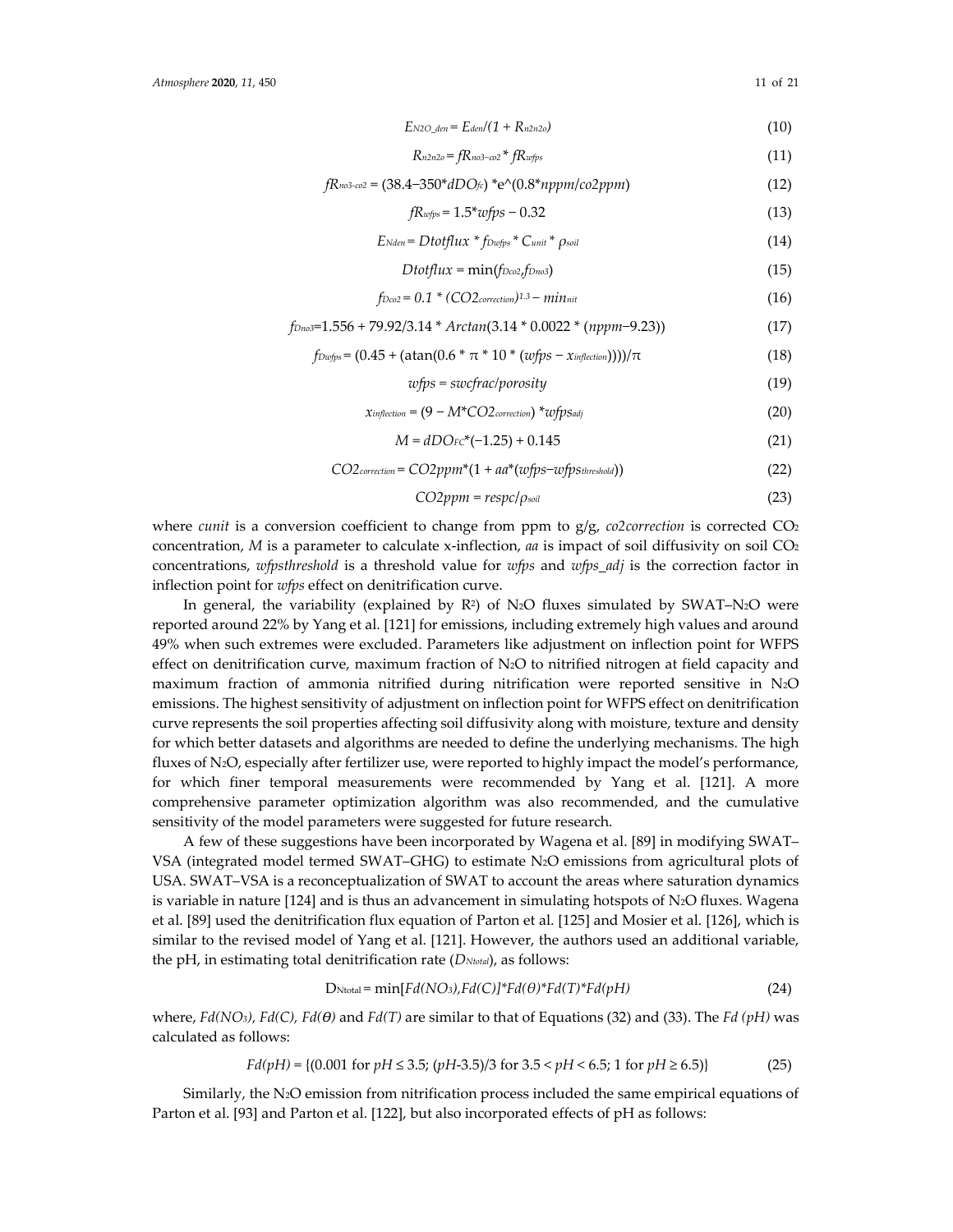$$
F_{N2O} = F_{NO3} * K_2 * F_{\theta} * F_{temp} * F_{pH}
$$
\n(26)

## $F_{pH}$ =0.56 + (arctan( $\pi$ <sup>\*</sup>0.45<sup>\*</sup>(*soilpH*-5)))/ $\pi$  (27)

SWAT–GHG was reported capable of capturing N2O fluxes from agricultural watersheds of Indiana and Pennsylvania. The model performance statistics  $R<sup>2</sup>$ , calculated from the discrete observations and simulations indicated a good model performance in N2O emission simulation in the range of 0.5–0.95 during calibration and 0.4–0.7 during validation. The identified sensitive parameters in SWAT–GHG were soil pH and N, followed by soil temperature, moisture and carbon levels. SWAT–GHG was used by Wagena et al. [127] to analyze the impacts of climate change on N2O fluxes. Changing soil moistures under future conditions were reported to alter the emissions from soils by Wagena et al. [127]. A combination of modules reported by Yang et al. [121] and Wagena et al. [89] was done by Shrestha et al. [47] with minor modifications, to estimate N<sub>2</sub>O fluxes from long-term grasslands in Canada.

Shrestha et al. [47] also incorporated semi-empirical equations of nitrification and denitrification modules suggested by Parton et al. [125] and Parton et al. [122] into SWAT. The estimation of N2O from denitrification was done using the same partitioning approach of Equation (10). However, a temperature reduction factor was complemented in addition to that of Yang et al. [121], and the pH factor was neglected from Wagena et al. [89], explaining that up to 95% of N2O dynamics from denitrification are explained by variations in soil moisture and temperature [47]. The total denitrification calculated by the model of Shrestha et al. [47] can be represented as follows:

$$
DENITtotal = min[Fdent,NO3, Fdent,CD * Fdent,wp* Fdent,solt
$$
 (28)

$$
F_{denit, solt} = \max[(0.9 * T_{soil}/(T_{soil} + e^{0.9.93 - 0.312 * T_{soil}) + 0.1), 0.1]
$$
\n(29)

The contribution of N2O from nitrification was also taken from established equations of Parton et al. [125], as opposed to Wagena et al. [89], who took SWAT's original formulation. The fraction of nitrogen was taken as a calibration parameter. While the remaining explanation of the variables could be referred to Shrestha et al. [47], the equations are fairly similar to that of Yang et al. [121]. Shrestha et al. [47] replicated the discrete N2O measurements in the range of 0.02–0.47. The model developed by Shrestha et al. [47] was used by Melaku et al. [59] to estimate N2O emissions from selected grassland sites of the United Kingdom applied with solid manure and had good performance  $(\mathbb{R}^2)$ values of 0.58–0.71 for discrete measurements) in representing the dynamics of fluxes.

While all models discussed above included only direct emissions (occurring within the soil), Fu et al. [128] developed both direct and indirect (occurring from streams) N2O emission modules in SWAT. Fu et al. [128] also developed a calibration module to estimate spatiotemporal flux of direct and indirect emissions and tested it in different order of streams and catchments in Minnesota, USA. Direct emission modules were integrated with SWAT's nitrogen cycle, while indirect emissions were calculated from SWAT's stream transportation of nitrates. The nitrogen cycle adopted in the model of Fu et al. [128] was that of the Century model [129] and is thus similar to the above mentioned models. The direct N2O emissions can be calculated by using the parameters from Community Land Model version 4.5 by Fu et al. [128], as follows:

$$
E_{N2O\_nit} = 6^* 10^{-4*} N_{nit}
$$
\n(30)

where  $E_{N2O\;nit}$  = N<sub>2</sub>O emissions from nitrification and *N<sub>nit</sub>* = nitrification rate.

Similarly, the ratio of N2:N2O (*PN2:N2O*) by denitrification was calculated by following Del Grosso et al. [123]:

$$
P_{N2:N2O} = \max(0.16* k_1, k_1 * e^{\wedge}(-0.8* P_{NO3:CO2}))^* f_{WFFS}
$$
\n(31)

$$
f_{WFFS} = \max(0.1, 0.015*WFPS-0.32)
$$
\n(32)

where *PNO3:CO2* = ratio of CO<sub>2</sub> production/soil respiration to nitrate concentration in soil, *K<sub>1</sub>* = calibration parameter affected by soil gas diffusivity and *fWFPS* = function of water-filled pore space (*WFPS*).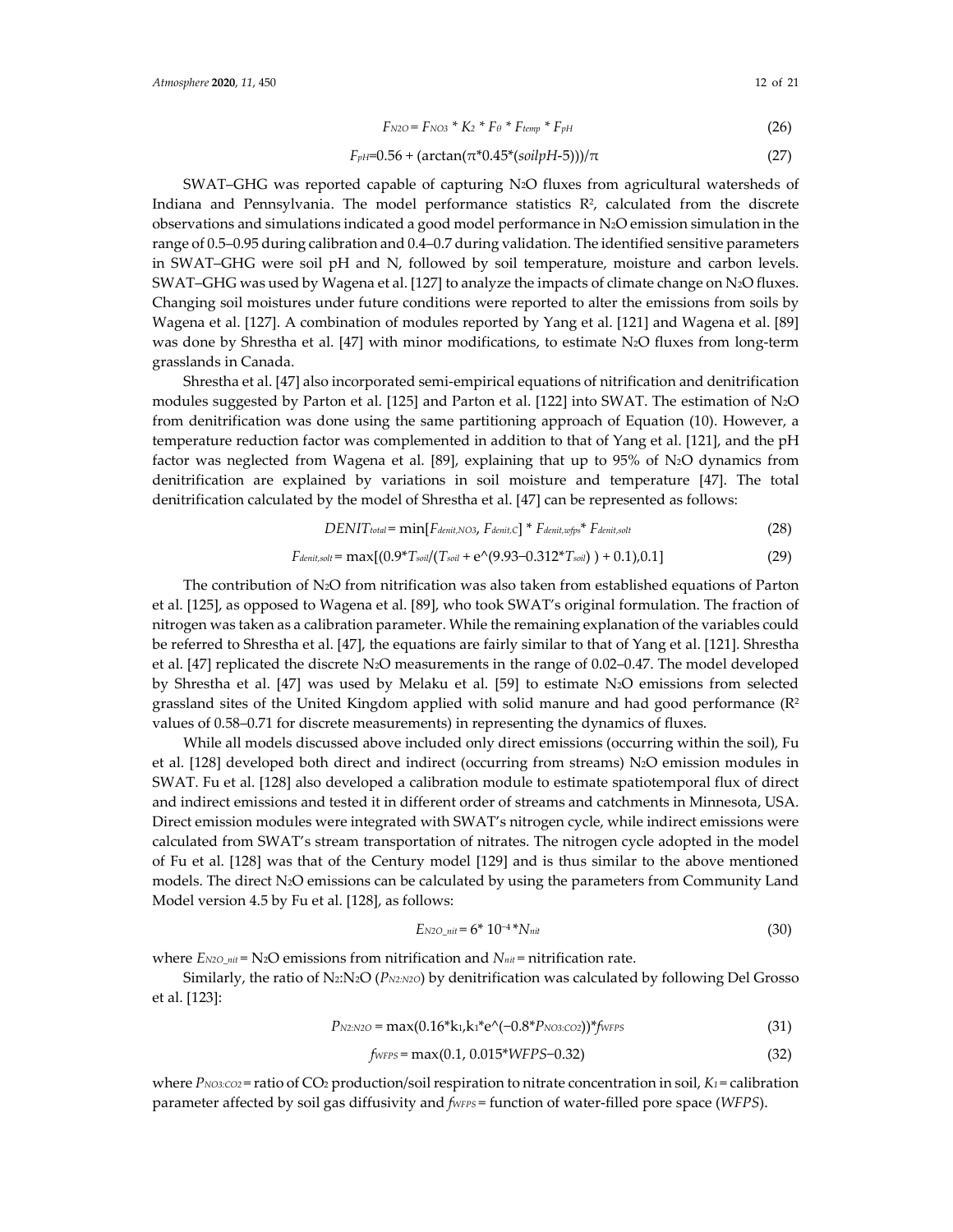The indirect emissions of N2O from the streams once nitrates are transported are calculated as a function of surface water N2O concentration, equilibrium N2O concentration and N2O transfer velocity as follows:

$$
F = k^*(N_2O - N_2O_{amb})^* 413.2
$$
\n(33)

where *F* is N2O emission from unit water surface area, *k* is N2O transfer velocity, *N2O* is the surface N<sub>2</sub>O concentration and *N<sub>2</sub>Oamb* is theoretical N<sub>2</sub>O concentration in equilibrium with atmospheric N2O.

#### *6.3. Empirical Revisions*

A few researchers have developed modules to simulate N2O emission from agricultural farms by using equations derived from observed data and integrating them with SWAT. Gao et al. [130] for example, used 4488 measurements of N2O emissions and other soil variables and developed empirical equations for N2O fluxes. However, there is no partitioning between nitrification and denitrification. The modified SWAT model of Gao et al. [130] was named SWAT–N2O coupler and it could simulate N2O emissions from soils in paddy and non-paddy fields at different spatiotemporal scales. Different variables established in the literature and known to be sensitive on N2O emissions, like soil nitrate, temperature, moisture, etc., were used to define the fluxes from different agricultural scenarios. For non-paddy fields, Gao et al. [130] integrated the following equation in SWAT:

$$
N_2O_{\text{solid}} = -6.519 + 1.075 \cdot S_N + 0.246 \cdot S_T + 0.12 \cdot S_W \tag{34}
$$

where  $N_2O_{\text{solid}}$  = emission fluxes,  $S_N$  = soil nitrate,  $S_T$  = soil temperature and  $S_W$  = soil water content in the soil layer.

For paddy fields, the base SWAT model was not the unaltered one, but the revised version developed by Xie and Cui [131], where different irrigation modes for paddy were defined. N2O emission algorithms for different irrigation modes were integrated into the SWAT model as follows:

$$
N_2O_{\text{paddy}} = -0.249^*(S_N)^2 + 14.448^* \ln(S_T) - 31.909 \quad \text{for control irrigation} \tag{35}
$$

$$
N_2O_{\text{paddy}} = -0.228^*(S_N)^2 + 6.561^* \ln(S_T) - 9.463 \quad \text{for intermittent irradiation} \tag{36}
$$

$$
N_2O_{\text{paddy}} = -0.616 * \ln(S_N) + 0.011 * (S_T)^2 + 5.191 \quad \text{for basin irrational} \tag{37}
$$

The SWAT–N2O coupler is also reported to provide modelers the features of spatiotemporal analysis, sensitivity and scenario analysis module and was tested in agricultural fields of Northeast China  $[130]$ . The study demonstrated the capability of the model to simulate N<sub>2</sub>O hotspots under different land uses and also reported its sensitivity to precipitation in non-paddy fields and temperature in paddy fields. The coupling was reported to be more precise compared to the previous versions and could explain 52%–78% of variability (R<sup>2</sup> for discrete measurements of N2O for different soil NO3 levels) of N2O fluxes in the study area. The fluxes increase under the scenarios of increasing nitrogen application rates and may decrease under a warmer and wetter climate in paddy fields and increase under a warmer and drier climate in non-paddy fields.

#### *6.4. Process-Based Revisions*

While the majority of the aforementioned studies used semi-empirical and empirical equations, very few researchers have used mechanistic approach in estimating N2O emissions using SWAT. A detailed decomposition process of soil organic matter based on Microbial Kinetics and Thermodynamics (MKT model) was integrated with the SWAT model by Bhanja et al. [132]. Sequential oxidation reduction potential and chemical reactions were formulated at the soil–water zone, using dual Michaelis–Menten kinetics, for which the required variables were taken from SWAT. A testing of the developed model for three different locations in Saskatchewan, Canada, showed improved performance in N2O emission estimations, compared to other modified SWAT models discussed above. The  $\mathbb{R}^2$  values computed by using discrete measurements of N2O and model simulation showed that the model was able to explain 40%–80% of the variability in the fluxes.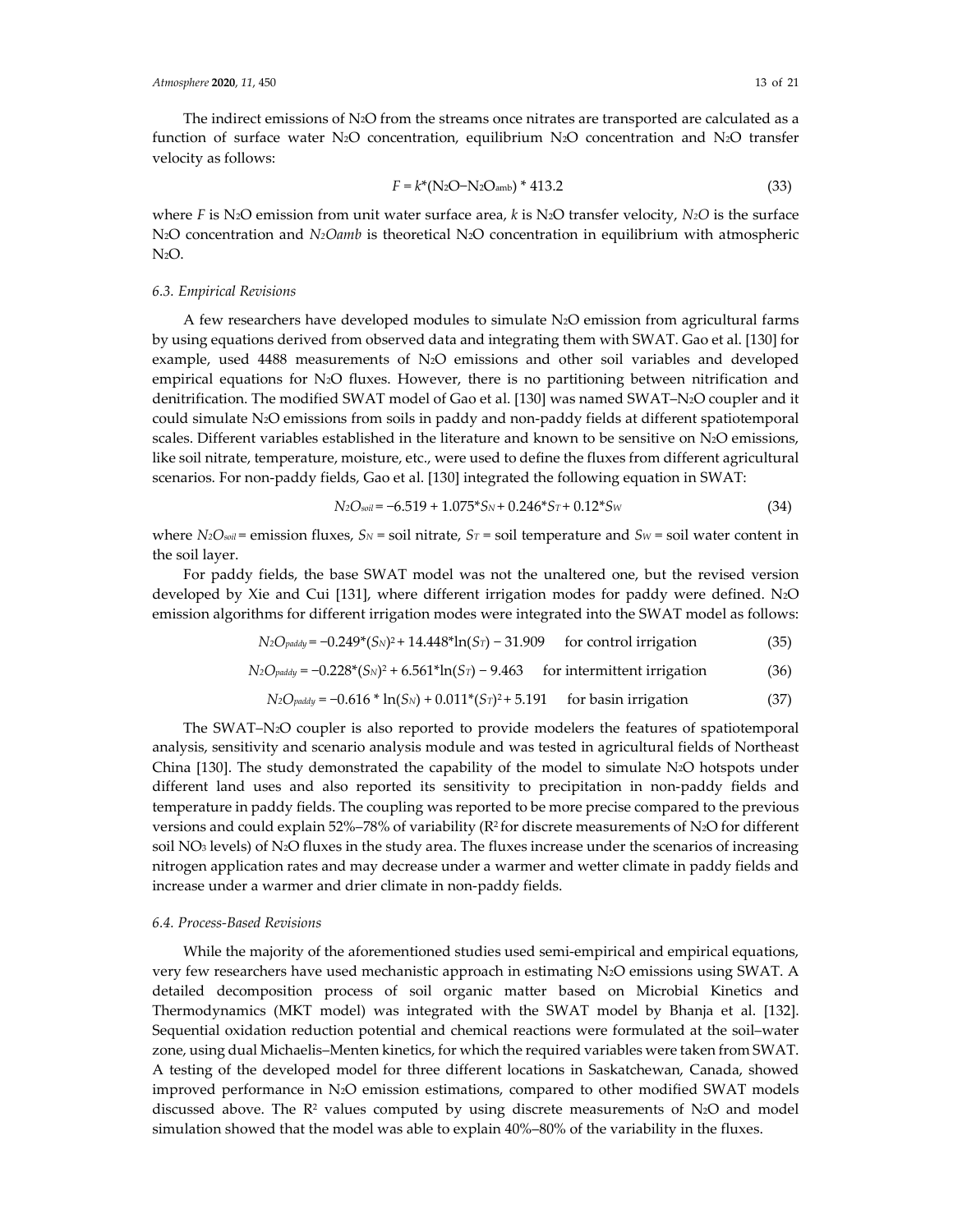## **7. Limitations**

While all coupled, empirical, semi-empirical and process-based revisions of SWAT are dedicated to estimate N2O fluxes from agricultural watersheds, all models have some limitations. The performance of these models is not able to adequately explain the variability of fluxes, often ranging from R2 values of 0.52–0.78 at monthly timestep and 0.0–0.6 at daily timestep [47,130]. However, the DAYCENT model itself was not able to capture the daily emissions satisfactorily in its initial application [122]. Therefore, it maybe overambitious to apply SWAT to simulate daily N2O flux satisfactorily. N<sub>2</sub>O processes are highly temporal in nature and often vary significantly during subdaily resolutions, which is yet to be established in SWAT (as its lowest simulation time-interval is daily).

Currently, none of above-discussed models incorporated freeze–thaw cycle module, which is a characteristic process in cold regions, and thus the associated pulse N2O fluxes are overlooked. As discussed by Wagner-Riddle et al. [41], such processes may contribute significant amounts of emissions. The landscape effect, which has prominence in biogeochemical models, was incorporated into SWAT by using its VSA modified version, but the use of static pH has limited its full potential [89]. A dynamic pH inclusion in the model can simulate impacts of different management practices, like liming or acid fertilization on N2O emissions.

Calibration components in these models were mostly manual [89,121]. Moreover, these models were not able to calibrate the contribution of nitrification and denitrification separately, which needed to be addressed, mostly from the observation standpoint. The timing of N2O peaks is also quite difficult to model due to the discrepancies in measured and simulated temporal resolutions. Moreover, several environmental variables affecting N<sub>2</sub>O fluxes are very difficult to measure and will miss their spatial and temporal characterization in modeling [104].

While process-based algorithms and techniques may be expected to yield better results than semi-empirical and empirical approaches, such techniques are relatively complex, and the data required to support them might not be readily available. The bi-directional nature of nitrogen release and deposition and their impact on ecosystem [133] are yet to be integrated into SWAT. Furthermore, the existing structure of SWAT itself may be not supportive enough for fully process-based biogeochemical model.

## **8. Recommendation**

So far, the integration of SWAT has been done with either DAYCENT or with semi-empirical equations included in DAYCENT, to simulate the N2O fluxes. Possible integration of SWAT with other models, like DNDC, needs to be explored [134]. The integration of SWAT with DNDC has been done in the past, and it helped in simulating realistic turnover of nitrogen in soils [134,135]. Model improvement should focus on model simulation of individual processes of N2O simulation, the stocks of inorganic nitrogen in soil, etc., to strengthen its capacity. Process-based algorithms may be able to better simulate the fluxes if the spatially explicit datasets of different environment variables are used.

The calibration algorithm to optimize model parameter needs to be included in mainstream software like SWAT–CUP, which is quite popular among SWAT modelers [121]. The interaction element of different variables and their sensitivity on N2O fluxes also needs to be analyzed.

Several researchers recommended the usage of model capable of simulating landscape and associated soil moisture dynamics, in order to simulate hydrologic conditions more realistically. Other key variables, like soil pH, are also recommended to be considered as dynamic variables due to their complex interaction with N2O emissions.

Research involving N2O emission modeling using SWAT is mostly focused on estimating the direct fluxes, whereas the indirect emissions are also important and need to be integrated. Studies have shown that indirect emissions from aquatic systems may also be significant [136].

Similarly, different best management practices are reported for their advantages in CO<sub>2</sub> sequestration, but limited research has been conducted for estimating N2O emissions reduction. Developing advanced SWAT models which could further enhance our holistic understanding of how such practices impact N2O fluxes is important to evaluate the avenues of sustained agricultural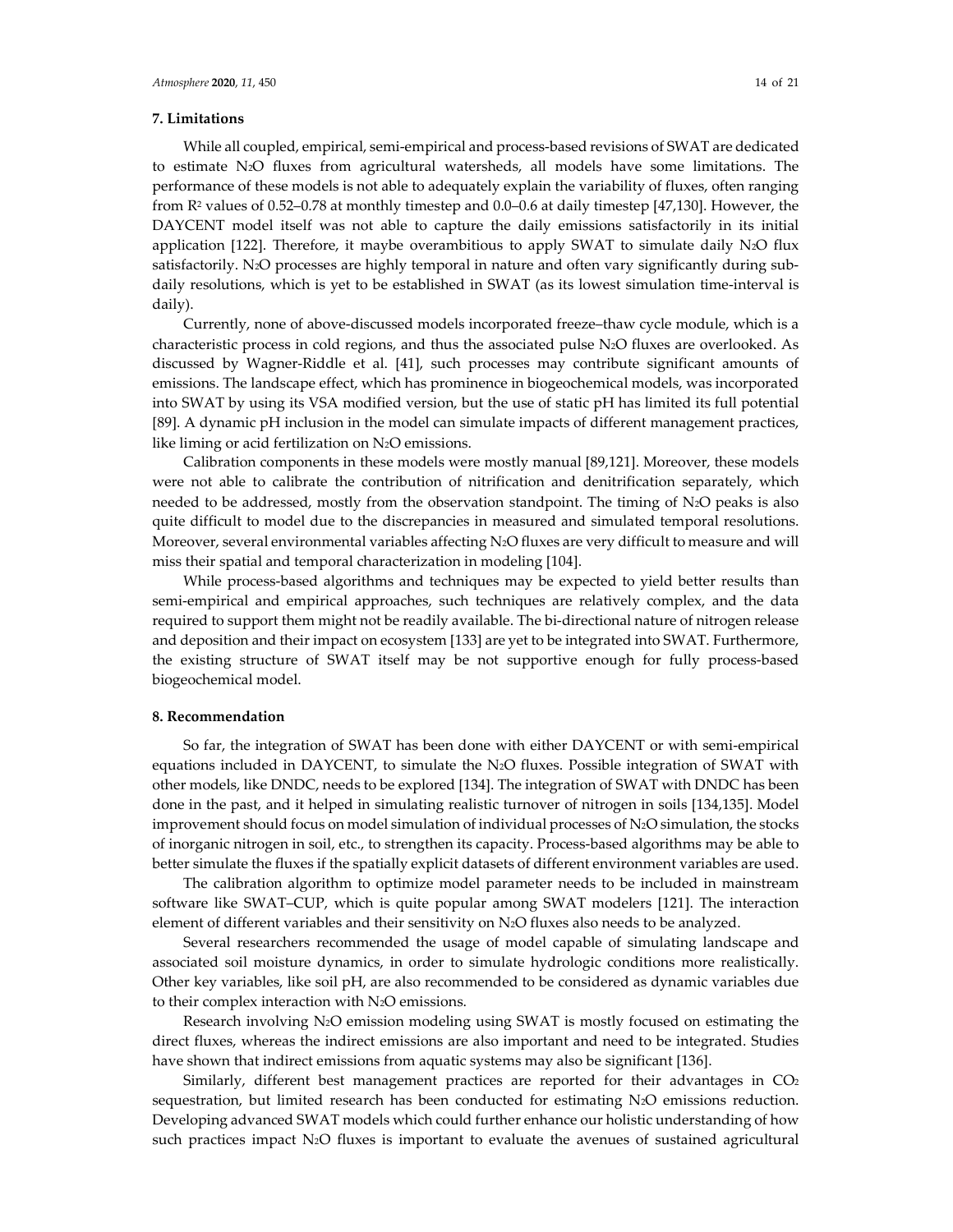production. Last but not the least, researchers should not be discouraged from trying different avenues of integrated hydrological–biogeochemical modeling.

**Supplementary Materials:** The following are available online at www.mdpi.com/xxx/s1.

**Author Contributions:** Conceptualization, P.D. and N.K.S.; investigation, U.G.; resources, U.G. and N.K.S.; writing—original draft preparation, U.G. and P.D.; writing—review and editing, N.K.S, P.D., C.W.R, A.B., W.Y., R.R., and S.P.; supervision, P.D., N.KS., C.W.R., and A.B.; funding acquisition, R.R., S.P., P.D., A.B., and W.Y.

**Funding:** This research received funding from the Ontario Ministry for Agriculture Food and Rural Affairs (OMAFRA) University of Guelph project UofG 22017-2889 and NSERC Discovery grant RGPIN-2017-04400.

**Conflicts of Interest:** The authors declare no conflict of interest.

#### **References**

- 1. Altizer, S.; Ostfeld, R.S.; Johnson, P.T.; Kutz, S.; Harvell, C.D. Climate change and infectious diseases: From evidence to a predictive framework. *Science* **2013**, *341*, 514–519.
- 2. Smith, K.A. *Nitrous Oxide and Climate Change*; Earthscan: London, UK, 2010.
- 3. Neubauer, S.C.; Megonigal, J.P. Moving beyond global warming potentials to quantify the climatic role of ecosystems. *Ecosystems* **2015**, *18*, 1000–1013.
- 4. Morgenstern, O.; Stone, K.A.; Schofield, R.; Akiyoshi, H.; Yamashita, Y.; Kinnison, D.E.; Garcia, R.R.; Sudo, K.; Plummer, D.A.; Scinocca, J. Ozone sensitivity to varying greenhouse gases and ozone-depleting substances in CCMI-1 simulations. *Atmos. Chem. Phys.* **2018**, *18*, 1091–1114.
- 5. Lehnert, N.; Dong, H.T.; Harland, J.B.; Hunt, A.P.; White, C.J. Reversing nitrogen fixation. *Nat. Rev. Chem.*  **2018**, *2*, 278–289.
- 6. Coskun, D.; Britto, D.T.; Shi, W.; Kronzucker, H.J. Nitrogen transformations in modern agriculture and the role of biological nitrification inhibition. *Nat. Plants* **2017**, *3*, 17074.
- 7. Remigi, P.; Zhu, J.; Young, J.P.W.; Masson-Boivin, C. Symbiosis within symbiosis: Evolving nitrogen-fixing legume symbionts. *Trends Microbiol.* **2016**, *24*, 63–75.
- 8. Wagner, S. Biological Nitrogen Fixation. *Nat. Educ. Knowl.* **2011**, *3*, 15.
- 9. Erisman, J.W.; Sutton, M.A.; Galloway, J.; Klimont, Z.; Winiwarter, W. How a century of ammonia synthesis changed the world. *Nat. Geosci.* **2008**, *1*, 636.
- 10. Bernhard, A. The Nitrogen Cycle: Processes, Players, and Human IMPACT [WWW Document]. *Nature Education Knowledge* **2010**. Available online: https://www.nature.com/scitable/knowledge/library/thenitrogen-cycle-processes-players-and-human-15644632/ (accessed on April 2, 2020).
- 11. Howarth, R.W. Coastal nitrogen pollution: A review of sources and trends globally and regionally. *Harmful algae* **2008**, *8*, 14–20.
- 12. Norton, J.M. Nitrification in agricultural soils. *Agronomy* **2008**, *49*, 173.
- 13. Blackmer, A.; Bremner, J.; Schmidt, E. Production of nitrous oxide by ammonia-oxidizing chemoautotrophic microorganisms in soil. *Appl. Environ. Microbiol.* **1980**, *40*, 1060–1066.
- 14. Jamieson, T.; Stratton, G.; Gordon, R.; Madani, A. The use of aeration to enhance ammonia nitrogen removal in constructed wetlands. *Can. Biosyst. Eng.* **2003**, *45*, 1.9.
- 15. Grundmann, G.; Renault, P.; Rosso, L.; Bardin, R. Differential effects of soil water content and temperature on nitrification and aeration. *Soil Sci. Soc. Am. J.* **1995**, *59*, 1342–1349.
- 16. Gilmour, J. The effects of soil properties on nitrification and nitrification inhibition. *Soil Sci. Soc. Am. J.* **1984**, *48*, 1262–1266.
- 17. Ward, B.B.; Arp, D.J.; Klotz, M.G. *Nitrification*; American Society for Microbiology Press: 2011.
- 18. Capone, D.G.; Bronk, D.A.; Mulholland, M.R.; Carpenter, E.J. *Nitrogen in the Marine Environment*; Elsevier: Amsterdam, The Netherlands, 2008.
- 19. Wunderlin, P.; Mohn, J.; Joss, A.; Emmenegger, L.; Siegrist, H. Mechanisms of N2O production in biological wastewater treatment under nitrifying and denitrifying conditions. *Water Res.* **2012**, *46*, 1027–1037.
- 20. Verstraete, W.; Focht, D. Biochemical ecology of nitrification and denitrification. In *Advances in Microbial Ecology*, Springer: Berlin/Heidelberg, Germany, 1977; pp. 135–214.
- 21. Gamble, T.N.; Betlach, M.R.; Tiedje, J.M. Numerically dominant denitrifying bacteria from world soils. *Appl. Environ. Microbiol.* **1977**, *33*, 926–939.
- 22. Šimek, M.; Jı́šová, L.; Hopkins, D.W. What is the so-called optimum pH for denitrification in soil? *Soil Biol. Biochem.* **2002**, *34*, 1227–1234.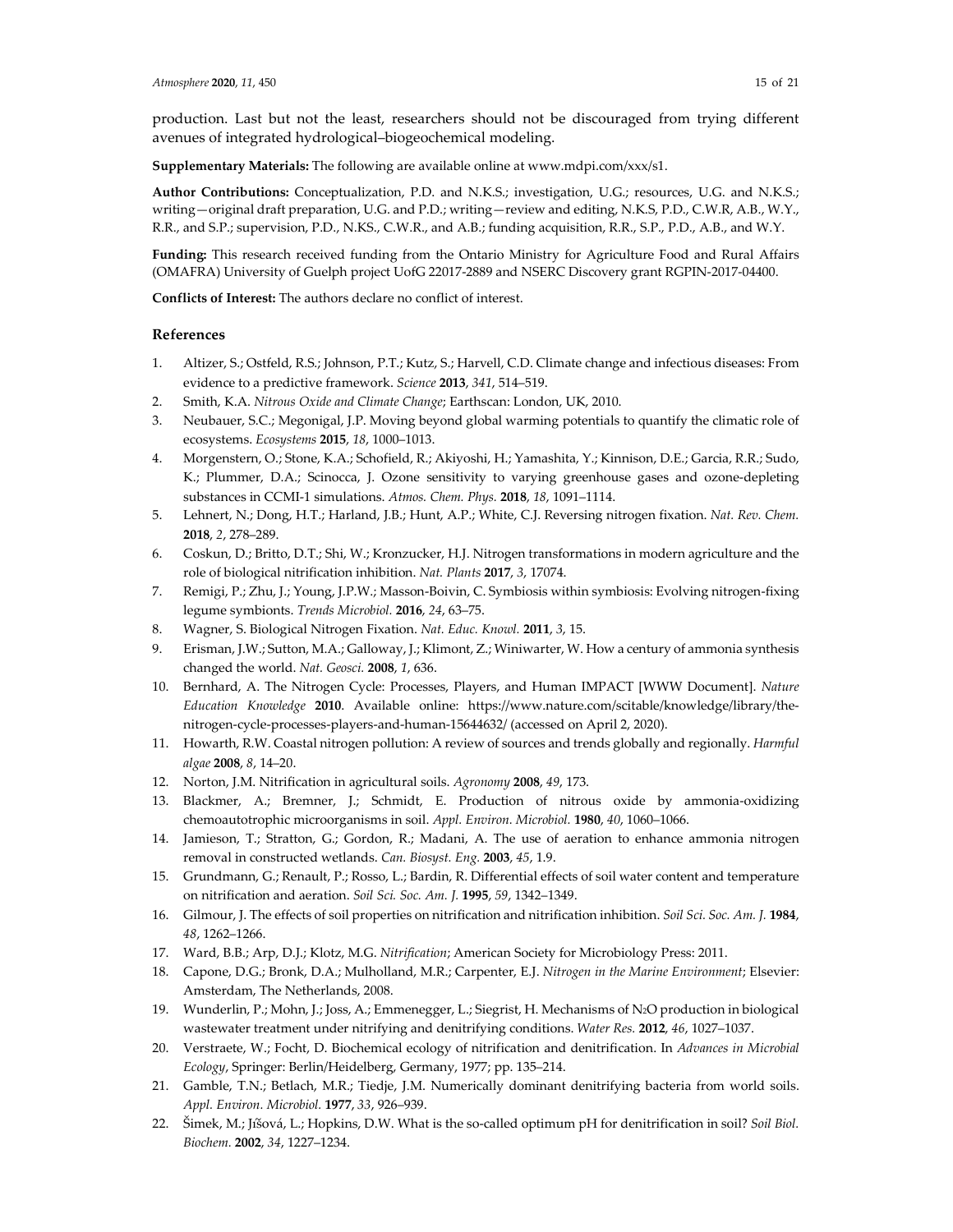- 23. Bateman, E.; Baggs, E. Contributions of nitrification and denitrification to N2O emissions from soils at different water-filled pore space. *Biol. Fertil. soils* **2005**, *41*, 379–388.
- 24. Li, X.; Sørensen, P.; Olesen, J.E.; Petersen, S.O. Evidence for denitrification as main source of N2O emission from residue-amended soil. *Soil Biol. Biochem.* **2016**, *92*, 153–160.
- 25. Morse, J.L.; Bernhardt, E.S. Using 15N tracers to estimate N2O and N2 emissions from nitrification and denitrification in coastal plain wetlands under contrasting land-uses. *Soil Biol. Biochem.* **2013**, *57*, 635–643.
- 26. Schlesinger, W.H. On the fate of anthropogenic nitrogen. *Proc. Natl. Acad. Sci. USA* **2009**, *106*, 203–208.
- 27. Bakken, L.R.; Frostegård, Å. Sources and sinks for N2O, can microbiologist help to mitigate N2O emissions. *Environ. Microbiol.* **2017**, *19*, 4801–4805.
- 28. Lehnert, N.; Coruzzi, G.; Hegg, E.; Seefeldt, L.; Stein, L. NSF workshop report: Feeding the world in the 21st century: Grand challenges in the nitrogen cycle. 2017.
- 29. Wrage, N.; Lauf, J.; del Prado, A.; Pinto, M.; Pietrzak, S.; Yamulki, S.; Oenema, O.; Gebauer, G. Distinguishing sources of N2O in European grasslands by stable isotope analysis. *Rapid Commun. Mass Spectrom.* **2004**, *18*, 1201–1207.
- 30. Ussiri, D.; Lal, R. Global sources of nitrous oxide. In *Soil Emission of Nitrous Oxide and Its Mitigation*, Springer: Berlin/Heidelberg, Germany, 2013; pp. 131–175.
- 31. Laville, P.; Lehuger, S.; Loubet, B.; Chaumartin, F.; Cellier, P. Effect of management, climate and soil conditions on N2O and NO emissions from an arable crop rotation using high temporal resolution measurements. *Agric. For. Meteorol.* **2011**, *151*, 228–240.
- 32. Paudel, S.R.; Choi, O.; Khanal, S.K.; Chandran, K.; Kim, S.; Lee, J.W. Effects of temperature on nitrous oxide (N2O) emission from intensive aquaculture system. *Sci. Total Environ.* **2015**, *518*, 16–23.
- 33. Lin, S.; Iqbal, J.; Hu, R.; Feng, M. N2O emissions from different land uses in mid-subtropical China. *Agric. Ecosyst. Environ.* **2010**, *136*, 40–48.
- 34. Del Grosso, S.; Ogle, S.; Parton, W.; Breidt, F. Estimating uncertainty in N2O emissions from US cropland soils. *Glob. Biogeochem. Cycles* **2010**, *24*, doi:10.1029/2009GB003544.
- 35. Hernandez-Ramirez, G.; Brouder, S.M.; Smith, D.R.; Van Scoyoc, G.E. Greenhouse gas fluxes in an eastern corn belt soil: Weather, nitrogen source, and rotation. *J. Environ. Qual.* **2009**, *38*, 841–854.
- 36. Fuß, R.; Ruth, B.; Schilling, R.; Scherb, H.; Munch, J.C. Pulse emissions of N2O and CO2 from an arable field depending on fertilization and tillage practice. *Agric. Ecosyst. Environ.* **2011**, *144*, 61–68.
- 37. Rashti, M.R.; Wang, W.; Moody, P.; Chen, C.; Ghadiri, H. Fertiliser-induced nitrous oxide emissions from vegetable production in the world and the regulating factors: A review. *Atmos. Environ.* **2015**, *112*, 225–233.
- 38. Chen, S.; Ouyang, W.; Hao, F.; Zhao, X. Combined impacts of freeze–thaw processes on paddy land and dry land in Northeast China. *Sci. Total Environ.* **2013**, *456*, 24–33.
- 39. Henry, H.A. Soil freeze–thaw cycle experiments: Trends, methodological weaknesses and suggested improvements. *Soil Biol. Biochem.* **2007**, *39*, 977–986.
- 40. Risk, N.; Snider, D.; Wagner-Riddle, C. Mechanisms leading to enhanced soil nitrous oxide fluxes induced by freeze–thaw cycles. *Can. J. Soil Sci.* **2013**, *93*, 401–414.
- 41. Wagner-Riddle, C.; Congreves, K.A.; Abalos, D.; Berg, A.A.; Brown, S.E.; Ambadan, J.T.; Gao, X.; Tenuta, M. Globally important nitrous oxide emissions from croplands induced by freeze–thaw cycles. *Nature Geoscience* **2017**, *10*, 279–283.
- 42. Dobbie, K.; Smith, K. The effects of temperature, water-filled pore space and land use on N2O emissions from an imperfectly drained gleysol. *Eur. J. Soil Sci.* **2001**, *52*, 667–673.
- 43. Schaufler, G.; Kitzler, B.; Schindlbacher, A.; Skiba, U.; Sutton, M.; Zechmeister-Boltenstern, S. Greenhouse gas emissions from European soils under different land use: Effects of soil moisture and temperature. *Eur. J. Soil Sci.* **2010**, *61*, 683–696.
- 44. Vilain, G.; Garnier, J.; Tallec, G.; Cellier, P. Effect of slope position and land use on nitrous oxide (N2O) emissions (Seine Basin, France). *Agric. For. Meteorol.* **2010**, *150*, 1192–1202.
- 45. Zhang, Y.; Ding, H.; Zheng, X.; Ren, X.; Cardenas, L.; Carswell, A.; Misselbrook, T. Land-use type affects N2O production pathways in subtropical acidic soils. *Environ. Pollut.* **2018**, *237*, 237–243.
- 46. Katulanda, P.M. Land Use Legacy Regulates Microbial Community Structure And Function In Transplanted Chernozems. University of Saskatchewan, Saskatoon, SK, Cananda, 2018.
- 47. Shrestha, N.K.; Thomas, B.W.; Du, X.; Hao, X.; Wang, J. Modeling nitrous oxide emissions from rough fescue grassland soils subjected to long-term grazing of different intensities using the Soil and Water Assessment Tool (SWAT). *Environ. Sci. Pollut. Res.* **2018**, *25*, 27362–27377.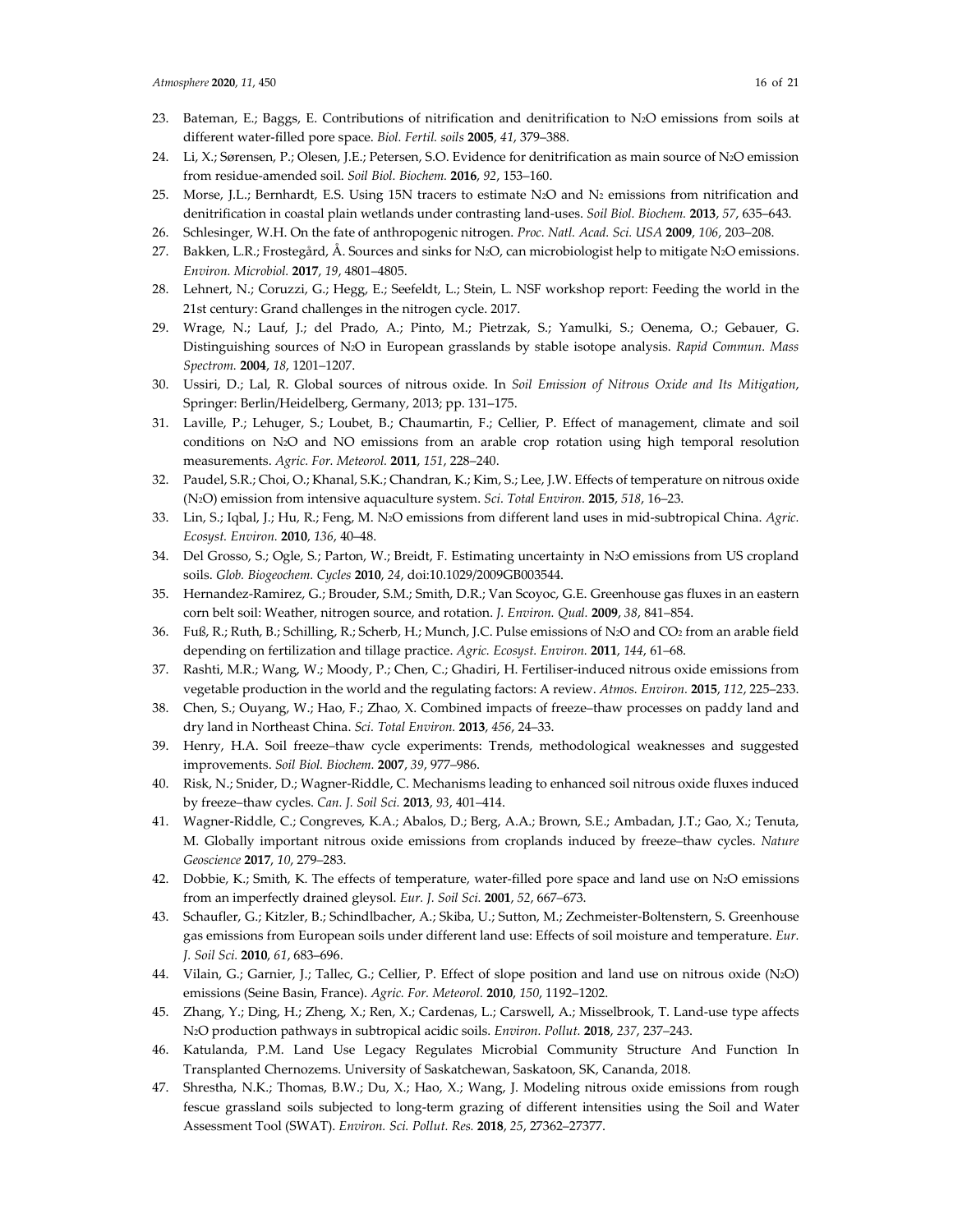- 48. Wang, J.; Cardenas, L.M.; Misselbrook, T.H.; Cuttle, S.; Thorman, R.E.; Li, C. Modelling nitrous oxide emissions from grazed grassland systems. *Environ. Pollut.* **2012**, *162*, 223–233.
- 49. Mei, K.; Wang, Z.; Huang, H.; Zhang, C.; Shang, X.; Dahlgren, R.A.; Zhang, M.; Xia, F. Stimulation of N2O emission by conservation tillage management in agricultural lands: A meta-analysis. *Soil Tillage Res.* **2018**, *182*, 86–93.
- 50. Horak, J.; Igaz, D.; Kondrlova, E.; Cimo, J.; Zembery, J.; Candrakova, E. EFFECT OF CONVENTIONAL TILLAGE AND REDUCED TILLAGE ON N^ sub 2^ O EMISSION FROM A LOAMY SOIL UNDER SPRING BARLEY. *Int. Multidiscip. Sci. GeoConference: SGEM: Surv. Geol. Min. Ecol. Manag.* **2013**, 533.
- 51. Venterea, R.T.; Maharjan, B.; Dolan, M.S. Fertilizer source and tillage effects on yield-scaled nitrous oxide emissions in a corn cropping system. *J. Environ. Qual.* **2011**, *40*, 1521–1531.
- 52. Kessel, C.v.; Venterea, R.; Six, J.; Adviento-Borbe, M.A.; Linquist, B.; Groenigen, K.J.v. Climate, duration, and N placement determine N2O emissions in reduced tillage systems: A meta-analysis. *Glob. Chang. Biol.*  **2013**, *19*, 33–44.
- 53. Wanyama, I.; Rufino, M.C.; Pelster, D.E.; Wanyama, G.; Atzberger, C.; Van Asten, P.; Verchot, L.V.; Butterbach-Bahl, K. Land use, land use history, and soil type affect soil greenhouse gas fluxes from agricultural landscapes of the East African Highlands. *J. Geophys. Res.: Biogeosci.* **2018**, *123*, 976–990.
- 54. Shcherbak, I.; Millar, N.; Robertson, G.P. Global metaanalysis of the nonlinear response of soil nitrous oxide (N2O) emissions to fertilizer nitrogen. *Proc. Natl. Acad. Sci. USA* **2014**, *111*, 9199–9204.
- 55. Millar, N.; Robertson, G.P.; Grace, P.R.; Gehl, R.J.; Hoben, J.P. Nitrogen fertilizer management for nitrous oxide (N2O) mitigation in intensive corn (Maize) production: An emissions reduction protocol for US Midwest agriculture. *Mitig. Adapt. Strateg. Glob. Chang.* **2010**, *15*, 185–204.
- 56. Akram, R.; Turan, V.; Wahid, A.; Ijaz, M.; Shahid, M.A.; Kaleem, S.; Hafeez, A.; Maqbool, M.M.; Chaudhary, H.J.; Munis, M.F.H. Paddy land pollutants and their role in climate change. In *Environ. Pollut. of Paddy Soils*, Springer: Berlin/Heidelberg, Germany, 2018; pp. 113–124.
- 57. Wang, F.; Li, J.; Wang, X.; Zhang, W.; Zou, B.; Neher, D.A.; Li, Z. Nitrogen and phosphorus addition impact soil N 2 O emission in a secondary tropical forest of South China. *Sci. Rep.* **2014**, *4*, 5615.
- 58. Jones, S.; Famulari, D.; Di Marco, C.; Nemitz, E.; Skiba, U.; Rees, R.; Sutton, M. Nitrous oxide emissions from managed grassland: A comparison of eddy covariance and static chamber measurements. *Atmos. Meas. Tech.* **2011**, *4*, 2179–2194.
- 59. Melaku, N.D.; Shrestha, N.K.; Wang, J.; Thorman, R.E. Predicting nitrous oxide emissions following the application of solid manure to grassland in the United Kingdom. *J. Environ. Qual.* **2020**, doi:10.1002/jeq2.20002.
- 60. Pathak, H.; Nedwell, D. Nitrous oxide emission from soil with different fertilizers, water levels and nitrification inhibitors. *Water Air Soil Pollut.* **2001**, *129*, 217–228.
- 61. Halvorson, A.D.; Snyder, C.S.; Blaylock, A.D.; Del Grosso, S.J. Enhanced-efficiency nitrogen fertilizers: Potential role in nitrous oxide emission mitigation. *Agron. J.* **2014**, *106*, 715–722.
- 62. Linquist, B.A.; Liu, L.; van Kessel, C.; van Groenigen, K.J. Enhanced efficiency nitrogen fertilizers for rice systems: Meta-analysis of yield and nitrogen uptake. *Field Crops Res.* **2013**, *154*, 246–254.
- 63. Shrestha, N.K.; Wang, J. Current and future hot-spots and hot-moments of nitrous oxide emission in a cold climate river basin. *Environ. Pollut.* **2018**, *239*, 648–660.
- 64. Ding, W.; Luo, J.; Li, J.; Yu, H.; Fan, J.; Liu, D. Effect of long-term compost and inorganic fertilizer application on background N2O and fertilizer-induced N2O emissions from an intensively cultivated soil. *Sci. Total Environ.* **2013**, *465*, 115–124.
- 65. Pimentel, L.G.; Weiler, D.A.; Pedroso, G.M.; Bayer, C. Soil N2O emissions following cover-crop residues application under two soil moisture conditions. *J. Plant Nutr. Soil Sci.* **2015**, *178*, 631–640.
- 66. Jia, J.; Li, B.; Chen, Z.; Xie, Z.; Xiong, Z. Effects of biochar application on vegetable production and emissions of N2O and CH4. *Soil Sci. Plant Nutr.* **2012**, *58*, 503–509.
- 67. Fageria, N.; Baligar, V.; Bailey, B. Role of cover crops in improving soil and row crop productivity. *Commun. Soil Sci. Plant Anal.* **2005**, *36*, 2733–2757.
- 68. Basche, A.D.; Miguez, F.E.; Kaspar, T.C.; Castellano, M.J. Do cover crops increase or decrease nitrous oxide emissions? A meta-analysis. *J. Soil Water Conserv.* **2014**, *69*, 471–482.
- 69. Mitchell, D.C.; Castellano, M.J.; Sawyer, J.E.; Pantoja, J. Cover crop effects on nitrous oxide emissions: Role of mineralizable carbon. *Soil Sci. Soc. Am. J.* **2013**, *77*, 1765–1773.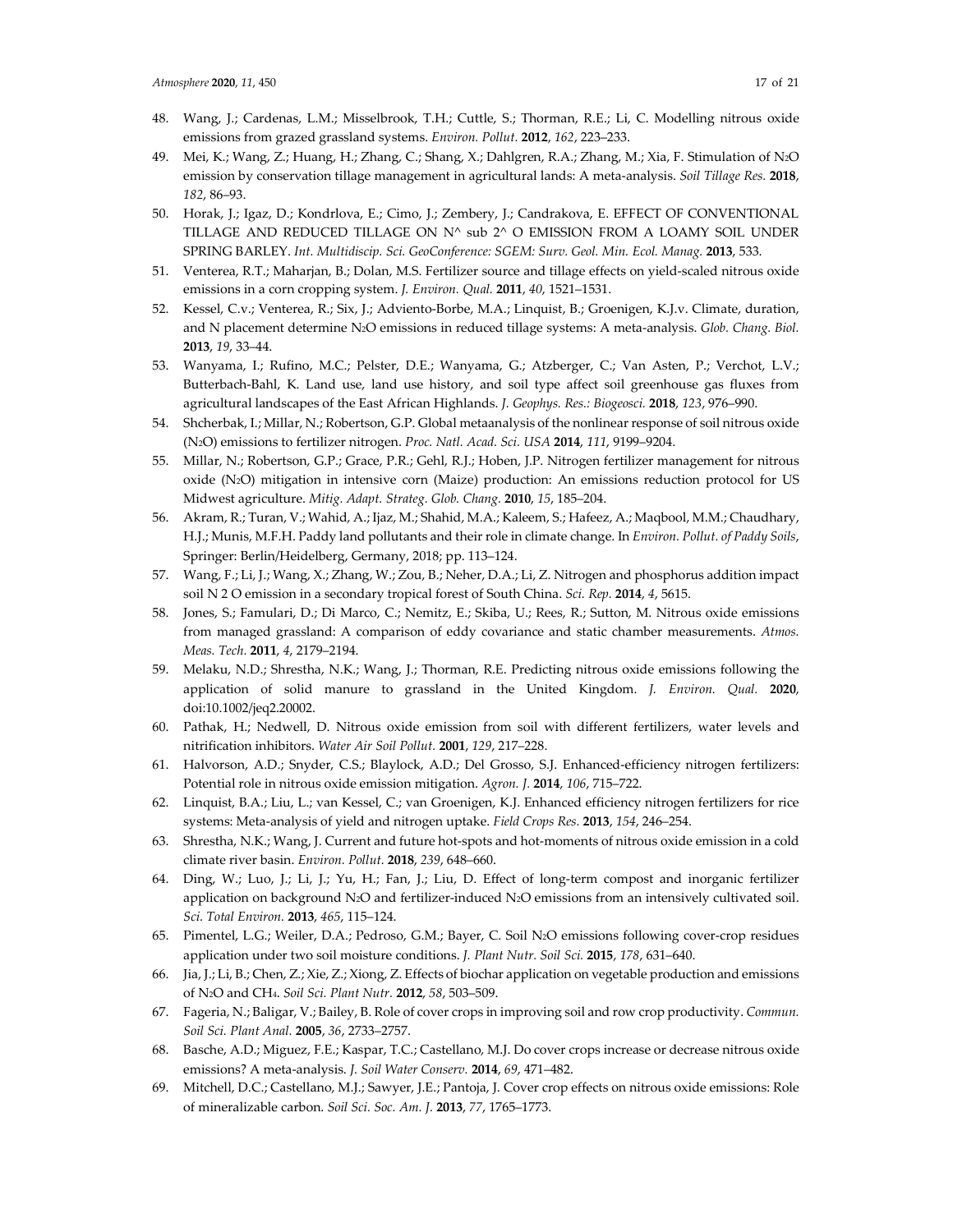- 70. Xiong, Z.-Q.; Guang-Xi, X.; Zhao-Liang, Z. Nitrous oxide and methane emissions as affected by water, soil and nitrogen. *Pedosphere* **2007**, *17*, 146–155.
- 71. Harrison-Kirk, T.; Beare, M.; Meenken, E.; Condron, L. Soil organic matter and texture affect responses to dry/wet cycles: Effects on carbon dioxide and nitrous oxide emissions. *Soil Biol. Biochem.* **2013**, *57*, 43–55.
- 72. Skiba, U.; Ball, B. The effect of soil texture and soil drainage on emissions of nitric oxide and nitrous oxide. *Soil Use Manag.* **2002**, *18*, 56–60.
- 73. Schindlbacher, A.; Zechmeister-Boltenstern, S.; Butterbach-Bahl, K. Effects of soil moisture and temperature on NO, NO2, and N2O emissions from European forest soils. *J. Geophys. Res.: Atmos.* **2004**, *109*.
- 74. Marhan, S.; Auber, J.; Poll, C. Additive effects of earthworms, nitrogen-rich litter and elevated soil temperature on N2O emission and nitrate leaching from an arable soil. *Appl. Soil Ecol.* **2015**, *86*, 55–61.
- 75. Lai, T.V.; Farquharson, R.; Denton, M.D. High soil temperatures alter the rates of nitrification, denitrification and associated N2O emissions. *J. Soils Sediments* **2019**, *19*, 2176–2189.
- 76. Horváth, L.; Grosz, B.; Machon, A.; Tuba, Z.; Nagy, Z.; Czóbel, S.; Balogh, J.; Péli, E.; Fóti, S.; Weidinger, T. Estimation of nitrous oxide emission from Hungarian semi-arid sandy and loess grasslands; effect of soil parameters, grazing, irrigation and use of fertilizer. *Agric. Ecosyst. Environ.* **2010**, *139*, 255–263.
- 77. Ruser, R.; Flessa, H.; Russow, R.; Schmidt, G.; Buegger, F.; Munch, J. Emission of N2O, N2 and CO2 from soil fertilized with nitrate: Effect of compaction, soil moisture and rewetting. *Soil Biol. Biochem.* **2006**, *38*, 263–274.
- 78. Banerjee, S.; Helgason, B.; Wang, L.; Winsley, T.; Ferrari, B.C.; Siciliano, S.D. Legacy effects of soil moisture on microbial community structure and N2O emissions. *Soil Biol. Biochem.* **2016**, *95*, 40–50.
- 79. Dalal, R.C.; Wang, W.; Robertson, G.P.; Parton, W.J. Nitrous oxide emission from Australian agricultural lands and mitigation options: A review. *Soil Res.* **2003**, *41*, 165–195.
- 80. Bessou, C.; Mary, B.; Léonard, J.; Roussel, M.; Gréhan, E.; Gabrielle, B. Modelling soil compaction impacts on nitrous oxide emissions in arable fields. *Eur. J. Soil Sci.* **2010**, *61*, 348–363.
- 81. Tullberg, J.; Antille, D.L.; Bluett, C.; Eberhard, J.; Scheer, C. Controlled traffic farming effects on soil emissions of nitrous oxide and methane. *Soil Tillage Res.* **2018**, *176*, 18–25.
- 82. Ball, B.; Cameron, K.; Di, H.; Moore, S. Effects of trampling of a wet dairy pasture soil on soil porosity and on mitigation of nitrous oxide emissions by a nitrification inhibitor, dicyandiamide. *Soil Use Manag.* **2012**, *28*, 194–201.
- 83. Liu, Q.; Liu, B.; Zhang, Y.; Lin, Z.; Zhu, T.; Sun, R.; Wang, X.; Ma, J.; Bei, Q.; Liu, G. Can biochar alleviate soil compaction stress on wheat growth and mitigate soil N2O emissions? *Soil Biol. Biochem.* **2017**, *104*, 8– 17.
- 84. Ma, B.; Wu, T.; Tremblay, N.; Deen, W.; Morrison, M.; McLaughlin, N.; Gregorich, E.; Stewart, G. Nitrous oxide fluxes from corn fields: On-farm assessment of the amount and timing of nitrogen fertilizer. *Glob. Chang. Biol.* **2010**, *16*, 156–170.
- 85. Allen, D.; Kingston, G.; Rennenberg, H.; Dalal, R.; Schmidt, S. Effect of nitrogen fertilizer management and waterlogging on nitrous oxide emission from subtropical sugarcane soils. *Agric. Ecosyst. Environ.* **2010**, *136*, 209–217.
- 86. Huang, Y.; Zou, J.; Zheng, X.; Wang, Y.; Xu, X. Nitrous oxide emissions as influenced by amendment of plant residues with different C: N ratios. *Soil Biol. Biochem.* **2004**, *36*, 973–981.
- 87. Richardson, D.; Felgate, H.; Watmough, N.; Thomson, A.; Baggs, E. Mitigating release of the potent greenhouse gas N2O from the nitrogen cycle–could enzymic regulation hold the key? *Trends Biotechnol.*  **2009**, *27*, 388–397.
- 88. Liu, B.; Mørkved, P.T.; Frostegård, Å.; Bakken, L.R. Denitrification gene pools, transcription and kinetics of NO, N2O and N2 production as affected by soil pH. *FEMS Microbiol. Ecol.* **2010**, *72*, 407–417.
- 89. Wagena, M.B.; Bock, E.M.; Sommerlot, A.R.; Fuka, D.R.; Easton, Z.M. Development of a nitrous oxide routine for the SWAT model to assess greenhouse gas emissions from agroecosystems. *Environ. Model. Softw.* **2017**, *89*, 131–143.
- 90. Shaffer, M. Nitrogen modeling for soil management. *J. Soil Water Conserv.* **2002**, *57*, 417–425.
- 91. Li, C.; Frolking, S.; Frolking, T.A. A model of nitrous oxide evolution from soil driven by rainfall events: 1. Model structure and sensitivity. *J. Geophys. Res.: Atmos.* **1992**, *97*, 9759–9776.
- 92. Parton, W. The CENTURY model. In *Evaluation of soil organic matter models*, Springer: Berlin/Heidelberg, Germany, 1996; pp. 283–291.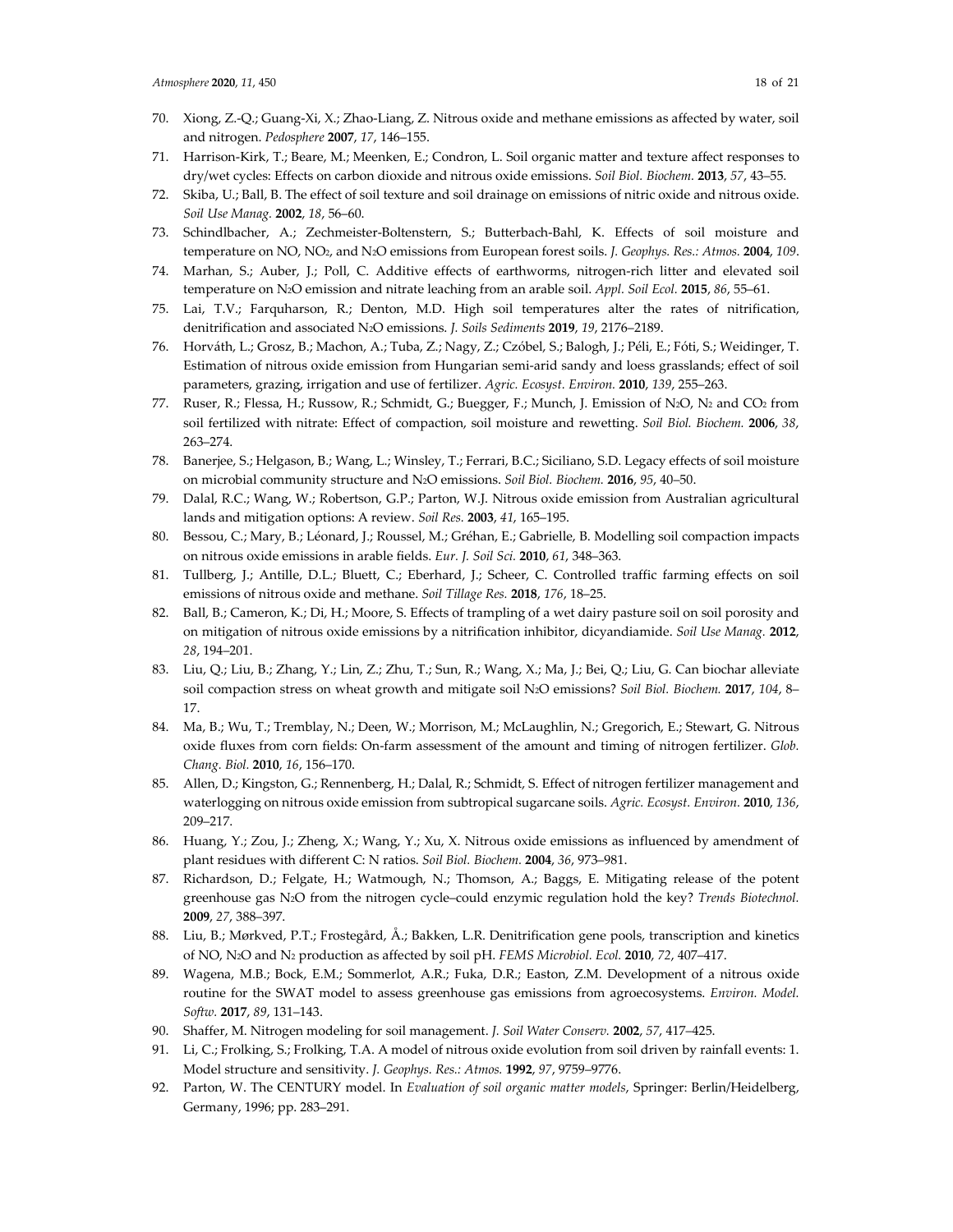- 93. Parton, W.J.; Hartman, M.; Ojima, D.; Schimel, D. DAYCENT and its land surface submodel: Description and testing. *Glob. Planet. Chang.* **1998**, *19*, 35–48.
- 94. Xu, C.; Shaffer, M.; Al-Kaisi, M. Simulating the impact of management practices on nitrous oxide emissions. *Soil Sci. Soc. Am. J.* **1998**, *62*, 736–742.
- 95. Kaharabata, S.; Drury, C.; Priesack, E.; Desjardins, R.; McKenney, D.; Tan, C.; Reynolds, D. Comparing measured and Expert-N predicted N2O emissions from conventional till and no till corn treatments. *Nutr. Cycl. Agroecosystems* **2003**, *66*, 107–118.
- 96. Grant, R.; Pattey, E. Mathematical modeling of nitrous oxide emissions from an agricultural field during spring thaw. *Glob. Biogeochem. Cycles* **1999**, *13*, 679–694.
- 97. Ahuja, L.; Rojas, K.; Hanson, J. *Root Zone Water Quality Model: Modelling Management Effects on Water Quality and Crop Production*; Water Resources Publication. LLC, P.O. Box 260026, Highlands Ranch, Colorado 80163-0026, U.S.A: 2000.
- 98. Congreves, K.; Wagner-Riddle, C.; Si, B.; Clough, T. Nitrous oxide emissions and biogeochemical responses to soil freezing-thawing and drying-wetting. *Soil Biol. Biochem.* **2018**, *117*, 5–15.
- 99. Chen, D.; Li, Y.; Grace, P.; Mosier, A.R. N2O emissions from agricultural lands: A synthesis of simulation approaches. *Plant Soil* **2008**, *309*, 169–189.
- 100. Zhang, W.; Liu, C.; Zheng, X.; Zhou, Z.; Cui, F.; Zhu, B.; Haas, E.; Klatt, S.; Butterbach-Bahl, K.; Kiese, R. Comparison of the DNDC, LandscapeDNDC and IAP-N-GAS models for simulating nitrous oxide and nitric oxide emissions from the winter wheat–summer maize rotation system. *Agric. Syst.* **2015**, *140*, 1–10.
- 101. Regaert, D.; Aubinet, M.; Moureaux, C. Mitigating N2O emissions from agriculture: A review of the current knowledge on soil system modelling, environmental factors and management practices influencing emissions. *J. Soil Sci. Environ. Manag.* **2015**, *6*, 178–186.
- 102. Gaillard, R.K.; Jones, C.D.; Ingraham, P.; Collier, S.; Izaurralde, R.C.; Jokela, W.; Osterholz, W.; Salas, W.; Vadas, P.; Ruark, M.D. Underestimation of N2O emissions in a comparison of the DayCent, DNDC, and EPIC models. *Ecol. Appl.* **2018**, *28*, 694–708.
- 103. Ehrhardt, F.; Soussana, J.F.; Bellocchi, G.; Grace, P.; McAuliffe, R.; Recous, S.; Sándor, R.; Smith, P.; Snow, V.; de Antoni Migliorati, M. Assessing uncertainties in crop and pasture ensemble model simulations of productivity and N2O emissions. *Glob. Chang. Biol.* **2018**, *24*, e603–e616.
- 104. Groffman, P.M.; Butterbach-Bahl, K.; Fulweiler, R.W.; Gold, A.J.; Morse, J.L.; Stander, E.K.; Tague, C.; Tonitto, C.; Vidon, P. Challenges to incorporating spatially and temporally explicit phenomena (hotspots and hot moments) in denitrification models. *Biogeochemistry* **2009**, *93*, 49–77.
- 105. Arnold, J.G.; Moriasi, D.N.; Gassman, P.W.; Abbaspour, K.C.; White, M.J.; Srinivasan, R.; Santhi, C.; Harmel, R.; Van Griensven, A.; Van Liew, M.W. SWAT: Model use, calibration, and validation. *Trans. ASABE* **2012**, *55*, 1491–1508.
- 106. Arnold, J.G.; Srinivasan, R.; Muttiah, R.S.; Williams, J.R. Large area hydrologic modeling and assessment part I: Model development 1. *JAWRA J. Am. Water Resour. Assoc.* **1998**, *34*, 73–89.
- 107. Krysanova, V.; Arnold, J.G. Advances in ecohydrological modelling with SWAT—A review. *Hydrol. Sci. J.*  **2008**, *53*, 939–947.
- 108. Francesconi, W.; Srinivasan, R.; Pérez-Miñana, E.; Willcock, S.P.; Quintero, M. Using the Soil and Water Assessment Tool (SWAT) to model ecosystem services: A systematic review. *J. Hydrol.* **2016**, *535*, 625–636.
- 109. Williams, J.; Arnold, J.; Kiniry, J.; Gassman, P.; Green, C. History of model development at Temple, Texas. *Hydrol. Sci. J.* **2008**, *53*, 948–960.
- 110. Arnold, J.G.; Gassman, P.W.; White, M.J. New developments in the SWAT ecohydrology model. In Proceedings of the 21st Century Watershed Technology: Improving Water Quality and Environment Conference Proceedings, Universidad EARTH, Limón, San José, Mercedes, Costa Rica, 21–24 February 2010; p. 1.
- 111. Tan, M.L.; Gassman, P.W.; Srinivasan, R.; Arnold, J.G.; Yang, X. A review of swat studies in southeast asia: Applications, challenges and future directions. *Water* **2019**, *11*, 914.
- 112. Baffaut, C.; Sadeghi, A. Bacteria modeling with SWAT for assessment and remediation studies: A review. *Trans. ASABE* **2010**, *53*, 1585–1594.
- 113. Krysanova, V.; White, M. Advances in water resources assessment with SWAT—an overview. *Hydrol. Sci. J.* **2015**, *60*, 771–783.
- 114. Wu, Y.; Liu, S.; Qiu, L.; Sun, Y. SWAT-DayCent coupler: An integration tool for simultaneous hydrobiogeochemical modeling using SWAT and DayCent. *Environ. Model. Softw.* **2016**, *86*, 81–90.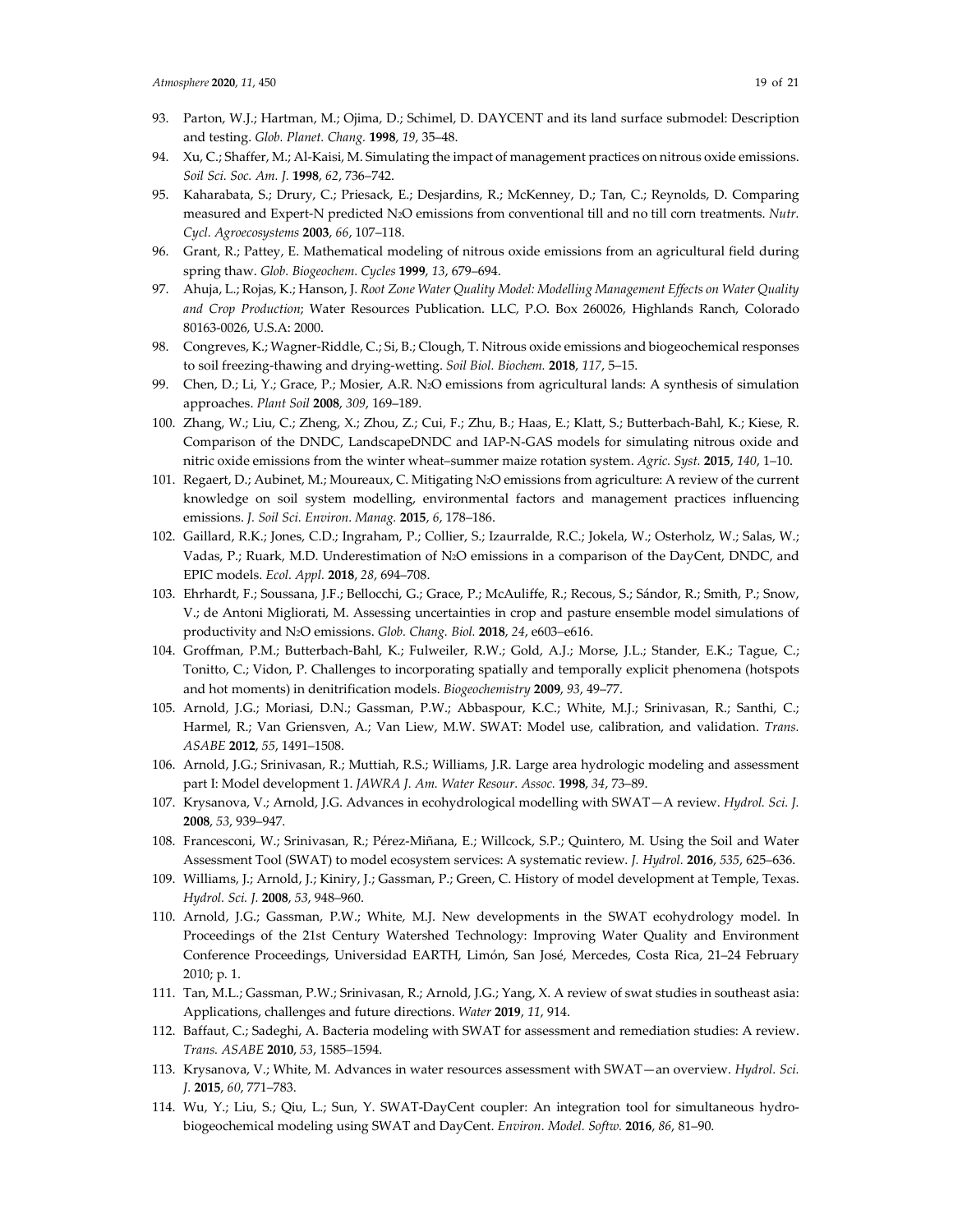- 115. Jayakrishnan, R.; Srinivasan, R.; Santhi, C.; Arnold, J. Advances in the application of the SWAT model for water resources management. *Hydrol. Process.: Int. J.* **2005**, *19*, 749–762.
- 116. Gramig, B.M.; Reeling, C.J.; Cibin, R.; Chaubey, I. Environmental and economic trade-offs in a watershed when using corn stover for bioenergy. *Environ. Sci. Technol.* **2013**, *47*, 1784–1791.
- 117. Reeling, C.J.; Gramig, B.M. A novel framework for analysis of cross-media environmental effects from agricultural conservation practices. *Agric. Ecosyst. Environ.* **2012**, *146*, 44–51.
- 118. Zhao, F.; Wu, Y.; Sivakumar, B.; Long, A.; Qiu, L.; Chen, J.; Wang, L.; Liu, S.; Hu, H. Climatic and hydrologic controls on net primary production in a semiarid loess watershed. *J. Hydrol.* **2019**, *568*, 803–815.
- 119. Zhao, F.; Wu, Y.; Qiu, L.; Sivakumar, B.; Zhang, F.; Sun, Y.; Sun, L.; Li, Q.; Voinov, A. Spatiotemporal features of the hydro-biogeochemical cycles in a typical loess gully watershed. *Ecol. Indic.* **2018**, *91*, 542– 554.
- 120. Harpham, Q.; Hughes, A.; Moore, R. Introductory overview: The OpenMI 2.0 standard for integrating numerical models. *Environ. Model. Softw.* **2019**, *122*, 104549.
- 121. Yang, Q.; Zhang, X.; Abraha, M.; Del Grosso, S.; Robertson, G.; Chen, J. Enhancing the soil and water assessment tool model for simulating N2O emissions of three agricultural systems. *Ecosyst. Health Sustain.*  **2017**, *3*, e01259.
- 122. Parton, W.; Holland, E.; Del Grosso, S.; Hartman, M.; Martin, R.; Mosier, A.; Ojima, D.; Schimel, D. Generalized model for NOx and N2O emissions from soils. *J. Geophys. Res.: Atmos.* **2001**, *106*, 17403–17419.
- 123. Del Grosso, S.; Parton, W.; Mosier, A.; Ojima, D.; Kulmala, A.; Phongpan, S. General model for N2O and N2 gas emissions from soils due to dentrification. *Glob. Biogeochem. Cycles* **2000**, *14*, 1045–1060.
- 124. Easton, Z.M.; Fuka, D.R.; Walter, M.T.; Cowan, D.M.; Schneiderman, E.M.; Steenhuis, T.S. Reconceptualizing the soil and water assessment tool (SWAT) model to predict runoff from variable source areas. *J. Hydrol.* **2008**, *348*, 279–291.
- 125. Parton, W.; Mosier, A.; Ojima, D.; Valentine, D.; Schimel, D.; Weier, K.; Kulmala, A.E. Generalized model for N2 and N2O production from nitrification and denitrification. *Glob. Biogeochem. Cycles* **1996**, *10*, 401–412.
- 126. Mosier, A.; Doran, J.; Freney, J. Managing soil denitrification. *J. Soil Water Conserv.* **2002**, *57*, 505–512.
- 127. Wagena, M.B.; Collick, A.S.; Ross, A.C.; Najjar, R.G.; Rau, B.; Sommerlot, A.R.; Fuka, D.R.; Kleinman, P.J.; Easton, Z.M. Impact of climate change and climate anomalies on hydrologic and biogeochemical processes in an agricultural catchment of the Chesapeake Bay watershed, USA. *Sci. Total Environ.* **2018**, *637*, 1443– 1454.
- 128. Fu, C.; Lee, X.; Griffis, T.J.; Baker, J.M.; Turner, P.A. A modeling study of direct and indirect N2O emissions from a representative catchment in the US Corn Belt. *Water Resour. Res.* **2018**, *54*, 3632–3653.
- 129. Parton, W.J.; Ojima, D.S.; Cole, C.V.; Schimel, D.S. A general model for soil organic matter dynamics: Sensitivity to litter chemistry, texture and management. *Quant. Modeling Soil Form. Process.* **1994**, *39*, 147– 167.
- 130. Gao, X.; Ouyang, W.; Hao, Z.; Xie, X.; Lian, Z.; Hao, X.; Wang, X. SWAT-N2O coupler: An integration tool for soil N2O emission modeling. *Environ. Model. Softw.* **2019**, *115*, 86–97.
- 131. Xie, X.; Cui, Y. Development and test of SWAT for modeling hydrological processes in irrigation districts with paddy rice. *J. Hydrol.* **2011**, *396*, 61–71.
- 132. Bhanja, S.N.; Wang, J.; Shrestha, N.K.; Zhang, X. Microbial kinetics and thermodynamic (MKT) processes for soil organic matter decomposition and dynamic oxidation-reduction potential: Model descriptions and applications to soil N2O emissions. *Environ. Pollut.* **2019**, *247*, 812–823.
- 133. Butterbach-Bahl, K.; Baggs, E.M.; Dannenmann, M.; Kiese, R.; Zechmeister-Boltenstern, S. Nitrous oxide emissions from soils: How well do we understand the processes and their controls? *Philos. Trans. R. Soc. B: Biol. Sci.* **2013**, *368*, 20130122.
- 134. Li, H.; Qiu, J.; Wang, L.; Yang, L. Advance in a terrestrial biogeochemical model—DNDC model. *Acta Ecol. Sin.* **2011**, *31*, 91–96.